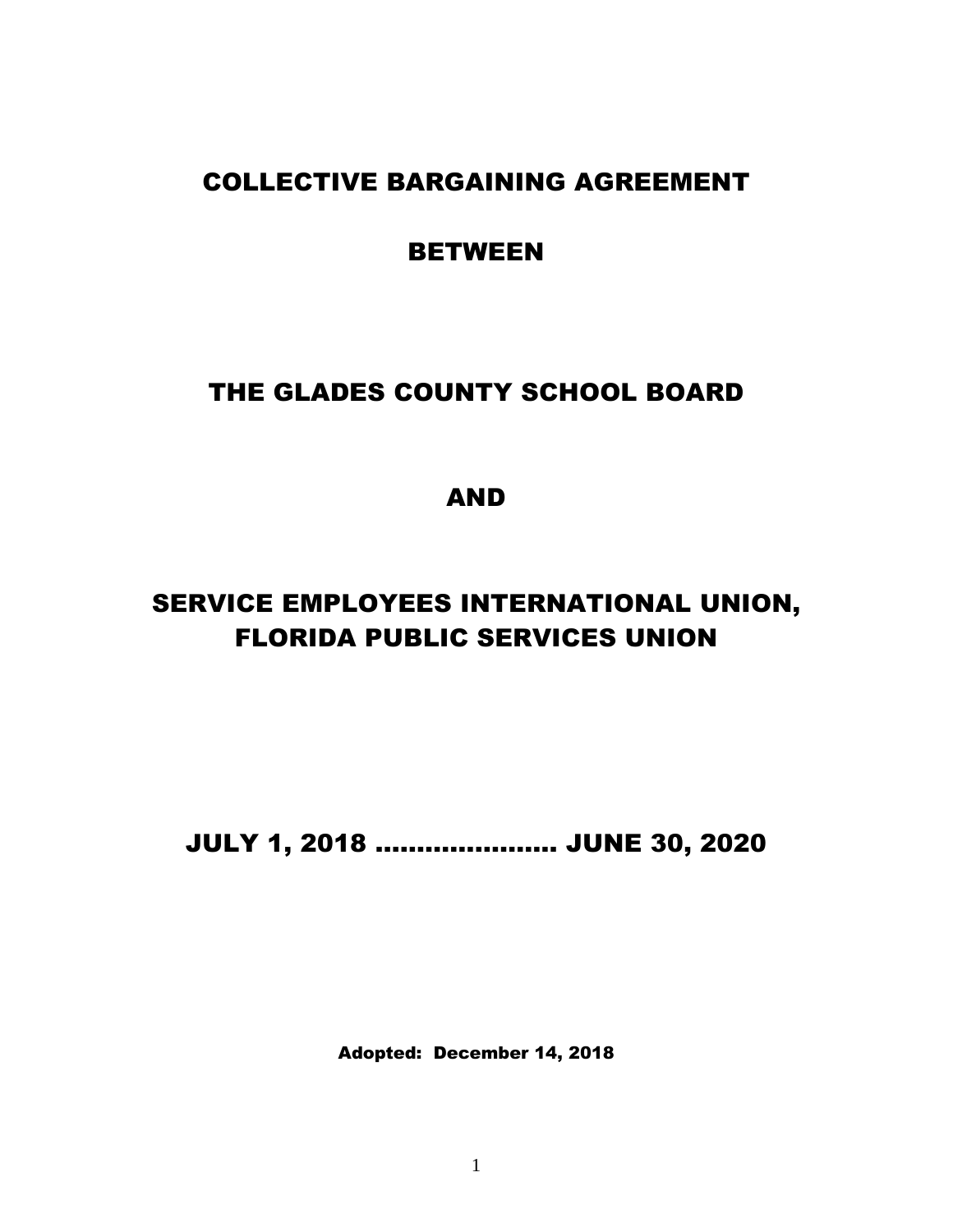# **TABLE OF CONTENTS**

#### **ARTICLE PAGE NUMBER**

|               | Preamble                            | 3              |
|---------------|-------------------------------------|----------------|
| $\rm I$       | Recognition/Definitions             | $3-4$          |
| $\rm II$      | <b>Negotiation Procedures</b>       | $\overline{4}$ |
| $\rm III$     | <b>Employee And Union Rights</b>    | $4 - 7$        |
| IV            | <b>Working Conditions</b>           | $7-9$          |
| $\mathbf V$   | Reduction In Force                  | $9-10$         |
| VI            | <b>Suspension And Termination</b>   | $10 - 11$      |
| VII           | <b>Employee Evaluation</b>          | 11             |
| ${\rm VIII}$  | Leaves                              | $11 - 14$      |
| $\mathbf{IX}$ | <b>Grievance Procedures</b>         | $15 - 17$      |
| $\mathbf X$   | <b>Compensation and Benefits</b>    | 17-19          |
|               | <b>Signature Page</b>               | $20\,$         |
|               | 2018-2019 Salary Schedule           | Addendum A     |
|               | Grievance Forms                     | Addendum B     |
|               | <b>Deduction Authorization Form</b> | Addendum C     |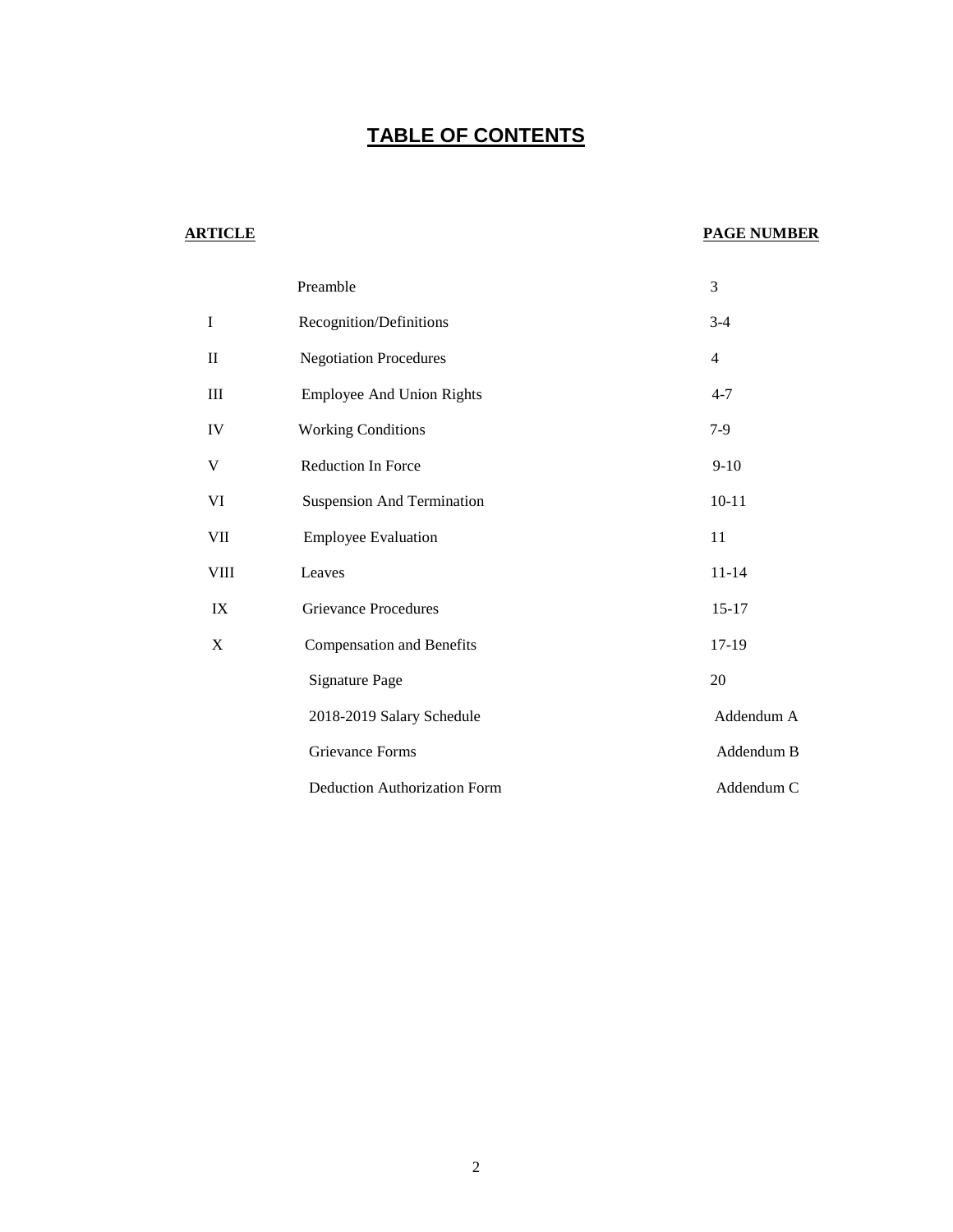#### **PREAMBLE**

This Agreement is entered into by the Glades County School Board, Moore Haven, Florida, hereinafter referred to as the "BOARD" and the SEIU Florida Public Services Union hereinafter referred to as the "UNION".

The general purpose of this agreement is to set forth terms and conditions of employment and to promote orderly and meaningful labor relations for the mutual benefit of the BOARD and it's capacity as an Employer, the Employees, and the citizens of the Glades County School System.

The parties recognized that the best interest of the employees of Glades County depend upon the BOARD'S success in establishing and maintaining effective, proper and superior service.

#### **ARTICLE I – RECOGNITION/DEFINITIONS**

1. The BOARD hereby recognizes SEIU Florida Public Services Union as the exclusive bargaining agent for the Non-Instructional Employees as stated in the Florida Public Employees Relations Commission Certification of Representatives Notice Case (RE-80-077) for the purpose of Collective Bargaining in good faith on wages, fringe benefits, and all other conditions of employment affecting Bargaining Unit Members, and to execute a written agreement with respect to agreements concerning the terms and conditions of employment.

The following terms used in within this agreement shall have the following meaning:

- 1.021 "BOARD" shall refer to the School Board of Glades County, Florida which, has the responsibility for the organization, control and improvement of the public schools of Glades County.
- 1.022 "UNION" shall refer to the SEIU Florida Public Services Union
- 1.023 "EMPLOYEES" shall refer to any personnel of the School Board of Glades County who are covered by this agreement.
- 1.0231 "FULL-TIME EMPLOYEES" Full-time employees shall be defined as any employee of the Board, except bus drivers, who is regularly scheduled to work twenty (20) hours or more per week, except bus drivers. Bus drivers who are assigned to drive regularly scheduled home/school routes shall be considered FULL-TIME employees for the purpose of this section, regardless of the number of hours worked per week.
- 1.024 "SUPERINTENDENT" shall refer to the chief executive office and secretary of the School Board of Glades County, Florida, who has the responsibility for the execution of all rules and regulations of the BOARD and administering the public schools of Glades County.
- 1.025 "SUPERVISOR" shall refer to the immediate supervisor of the EMPLOYEE.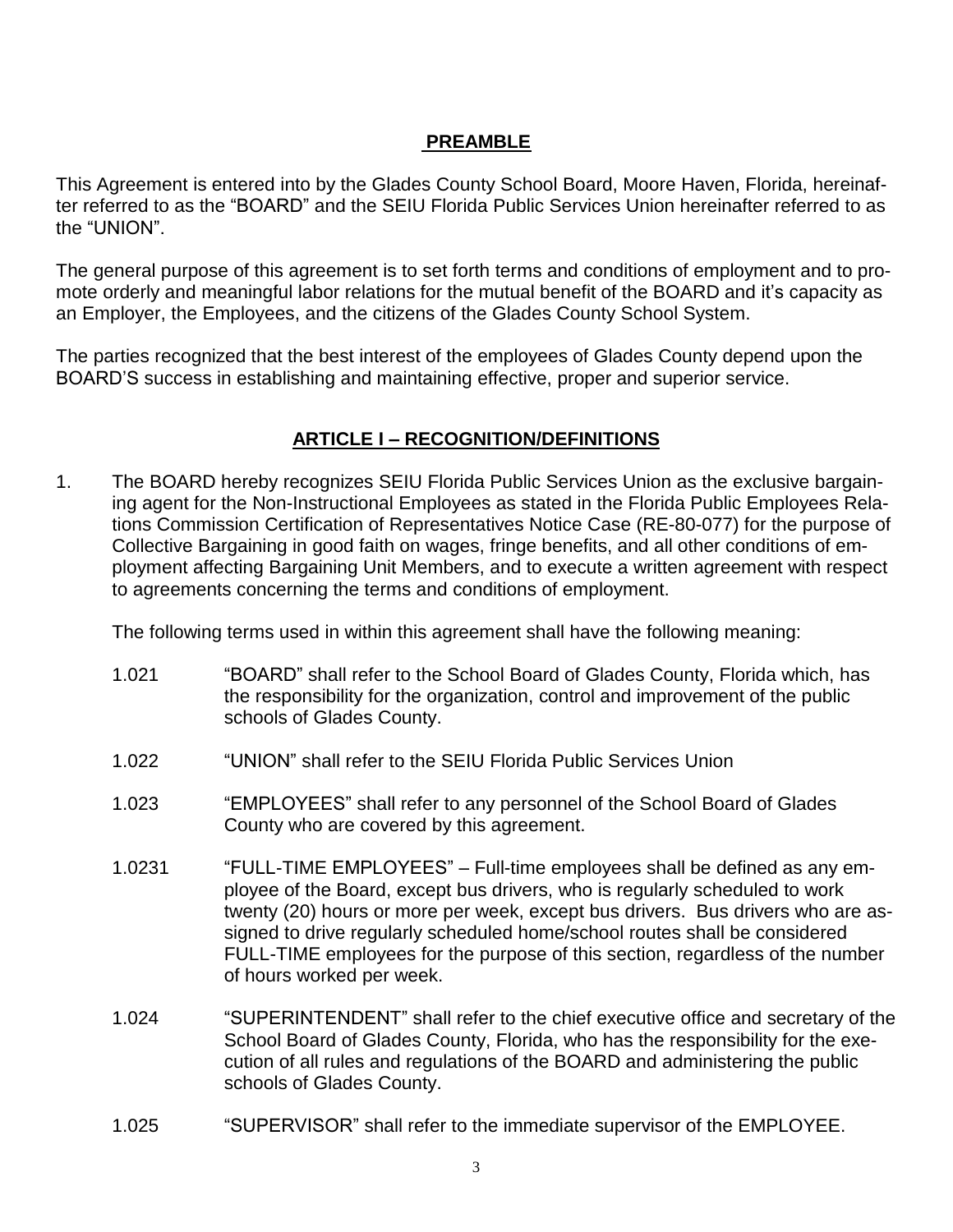- 1.026 "DAY(S)" shall refer to work day(s) excluding paid holidays.
- 1.027 "SENIORITY" shall mean the total length of continuous service with the BOARD. SENORITY shall be considered district-wide. Approved leaves, paid or unpaid, shall count for SENIORITY purposes and shall not be considered as an interruption in continuous service.

#### **ARTICLE II – NEGOTIATION PROCEDURES**

- 1. This agreement shall constitute the full and complete commitments between both parties and may be altered, changed, added to, deleted from or modified only through voluntary mutual consent of the parties in written and signed amendment to this Agreement.
- 2. Should any provision of the Agreement be declared illegal by a court of competent jurisdiction or as a result of state or federal legislation, said provision shall automatically nullified to the extent that it violates the law but the remaining provision shall remain in full force and effect for the duration of this Agreement, if not affected by the deleted provision.
- 3. Any provision of BOARD policy which is in force and effect on the day this Agreement is signed, and which is NOT by specific reference made a part of this Agreement, may be unilaterally amended by the BOARD in the manner provided for by law, except in those matters related to wages, hours, terms or condition of employment affecting members of this unit as required by F.S. 447.
- 4. Copies of this Agreement, entitled "Agreement Between the Glades County School Board and the SEIU Florida Public Services Union shall be posted in electronic form on the District website within fifteen (15) working days after the Agreement is signed and shall be presented to all employees now employed or hereinafter employed by the "BOARD". In addition, the UNION shall be furnished ten (10) hard copies of said Agreement by the BOARD.

#### **ARTICLE III – EMPLOYEE AND UNION RIGHTS AND RESPONSIBILITIES**

- 1. The BOARD and the UNION hereby agree that every employee shall have the right to form, join and participate in, or to refrain from forming, joining or participating in any employee organization of their own choosing for the purpose of bargaining collectively with regard to terms and conditions of their employment. Neither the BOARD nor the UNION will discriminate or take punitive action against any employee because of membership or participation, in any employee organization.
- 2. With prior approval of the principal, the UNION and it's representatives shall have the right to use school facilities and equipment for official union business at reasonable times when such facilities and equipment are not otherwise in use. The UNION shall furnish all materials and supplies and pay the cost for repair of damage resulting from such use.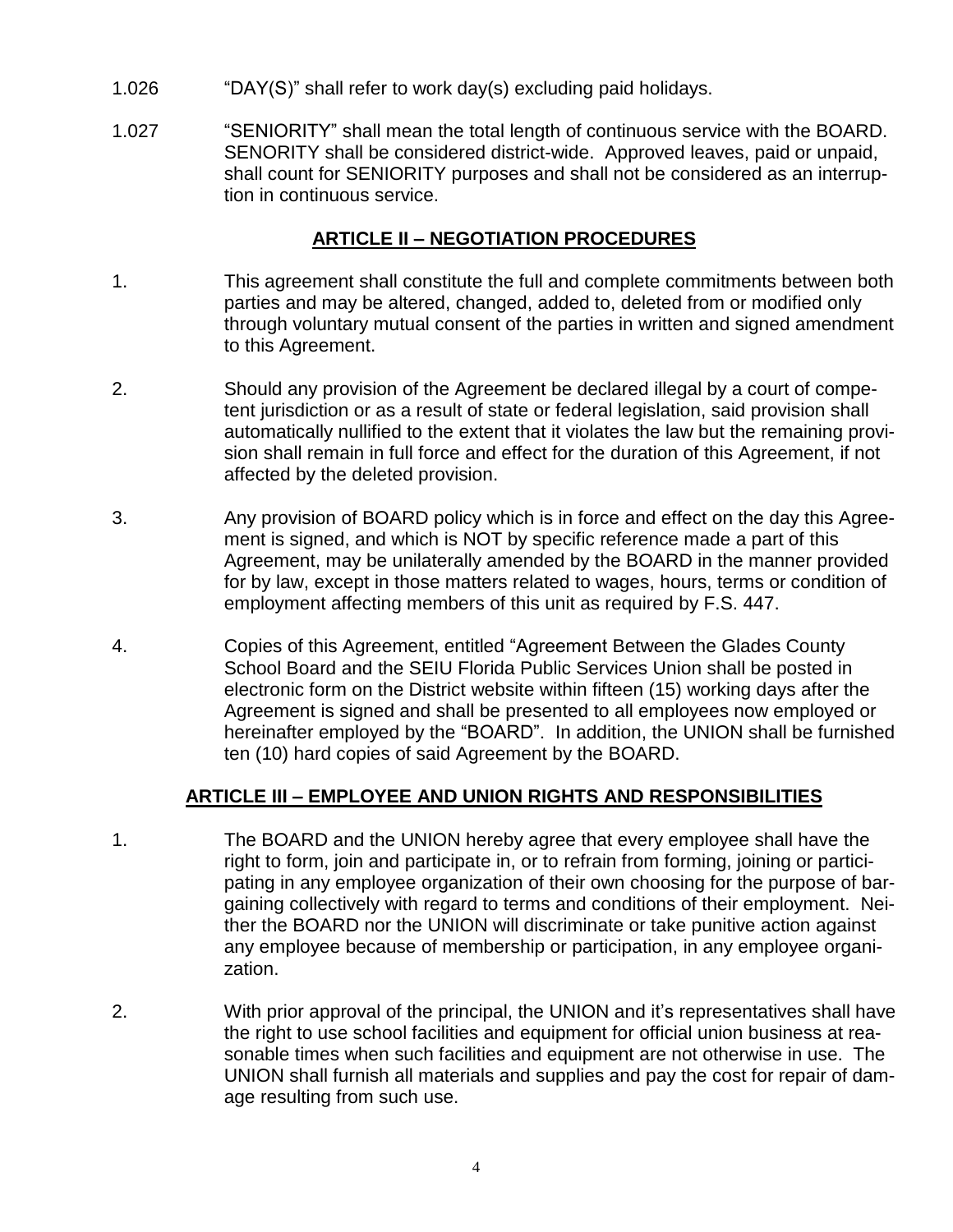- 3. Religious or political activities of any employee or the lack thereof shall not be grounds for any discipline or discrimination with respect to the employment of such employee. The private and personal life of any employee is not within the appropriate concern or attention of the BOARD as long as, in the opinion of the immediate supervisor, the working performance is not affected.
- 4. The BOARD shall provide all required protective clothing and safety equipment for employees assigned to work in areas where such clothing and equipment is required. Employees working in such areas shall be trained to use all required safety equipment.
- 5. The BOARD agrees to provide for reimbursement of reasonable expenses for legal services (or provide legal defense) for EMPLOYEES who are charged with civil or criminal actions arising out of and in the course of the performance of assigned duties and responsibilities to the extent provided for under the Florida Statutes. The BOARD agrees to provide for reimbursement of judgements which may be entered against an EMPLOYEE in a civil action arising out of and in the course of the performance of assigned duties and responsibilities to the extent provided for under the Florida Statutes, unless the employee is found to have been guilty of a criminal act in the course of performance of his duties by a court of competent jurisdiction, in which case the provisions of this section shall not apply.
- 6. The provisions of this Agreement shall be applied by the BOARD and the UNION without regard to race, creed, color, religion, national origin, age, sex, marital status or handicapping condition. The BOARD and the UNION affirm their joint opposition to any discriminatory practices in connection with employment, promotion or training of employees.
- 7. The UNION shall furnish written notice to the BOARD of those UNION members who shall serve as agents of the UNION. Such notice shall be provided to the Board within two (2) weeks following the election of union agents and shall specify by name not more than four (4) UNION members as agents of the UNION. Agents of the UNION, as specified above, shall be admitted to the property of the BOARD to talk with employees before or after regular working hours or during the lunch time of said EMPLOYEE(S). Immediately upon arrival at the site, notice of such visits shall be given by the UNION to the area administrator or the administrative designee.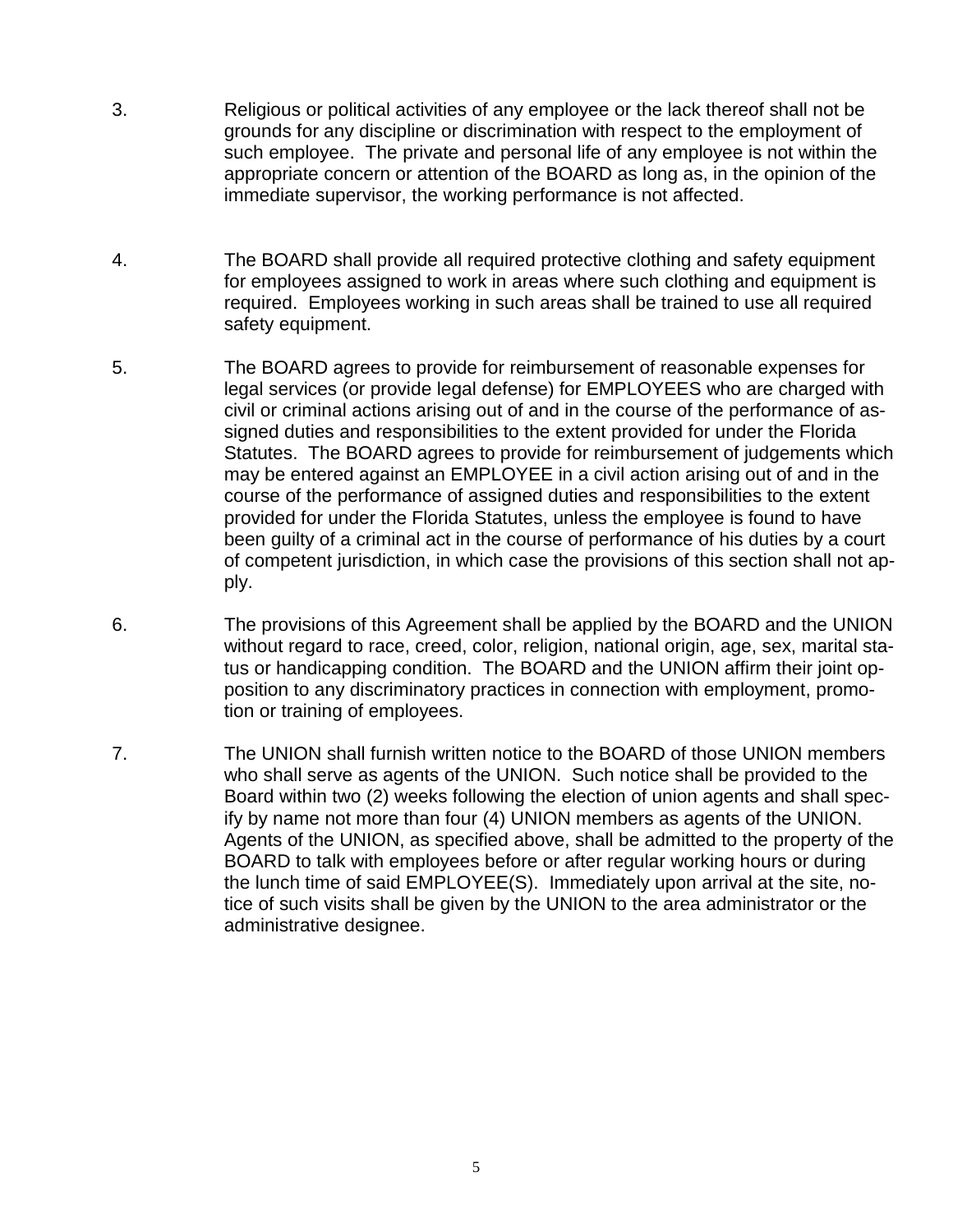8. Upon receipt of the proper written authorization from the EMPLOYEE (see appendix--), the BOARD agrees to and shall deduct from the salary due the EMPLOYEE UNION dues.

> The UNION will notify the BOARD as to the amount of dues. This notice must state the monthly amount in dollars and cents for each individual member. Such notification will be certified to the BOARD in writing over the signature of an authorized officer of the UNION at least thirty (30) calendar days in advance of the effective date. Changes in membership dues will be similarly certified to the BOARD and shall be done at least thirty (30) calendar days in advance of the effective date of such change.

> Dues will be deducted monthly (each applicable pay period) and the funds deducted shall be remitted monthly to the FPSU within fifteen (15) days. The UN-ION will indemnify, defend, and hold the BOARD harmless against any and all claims, demands, suits, or other forms of liability that shall out of, or by reason of, action taken or not taken by the Board on account of payroll deductions of UN-ION dues. The UNION agrees that in case of overpayment, proper adjustment, if any, will be made by the UNION with the affected employee.

- 9. The UNION will be provided bulletin boards or partial use of suitable bulletin boards, including at least one (1) at each location so designated by the BOARD in the areas where unit employees normally are assigned to work for the use of the UNION. These bulletin boards shall be used for posting authorized UNION notices, but restricted to the following:
	- (1) Notices of UNION recreational and social affairs.
	- (2) Notices of UNION elections and results of such elections.
	- (3) Notices of UNION appointments and other official UNION business and related UNION matters.
	- (4) Notices of UNION meetings.

All costs incident to preparing and posting of UNION materials will be borne by the UNION. The UNION is responsible for posting and removing approved material on its bulletin boards and maintaining such bulletin boards in an orderly condition.

- 10. The UNION shall be permitted to use mailboxes for communication with employees. However, the UNION agrees that such a privilege shall be used only for the purpose of the dissemination of information, as allowed in 3.09 above.
- 11. Designated employee UNION representatives shall be granted up to 16 hours of leave time per year to perform union duties, including, but not limited to, investigation of grievances, which cannot be performed outside of regular work hours. Requests for this leave time will be made in advance to the representative's immediate supervisor.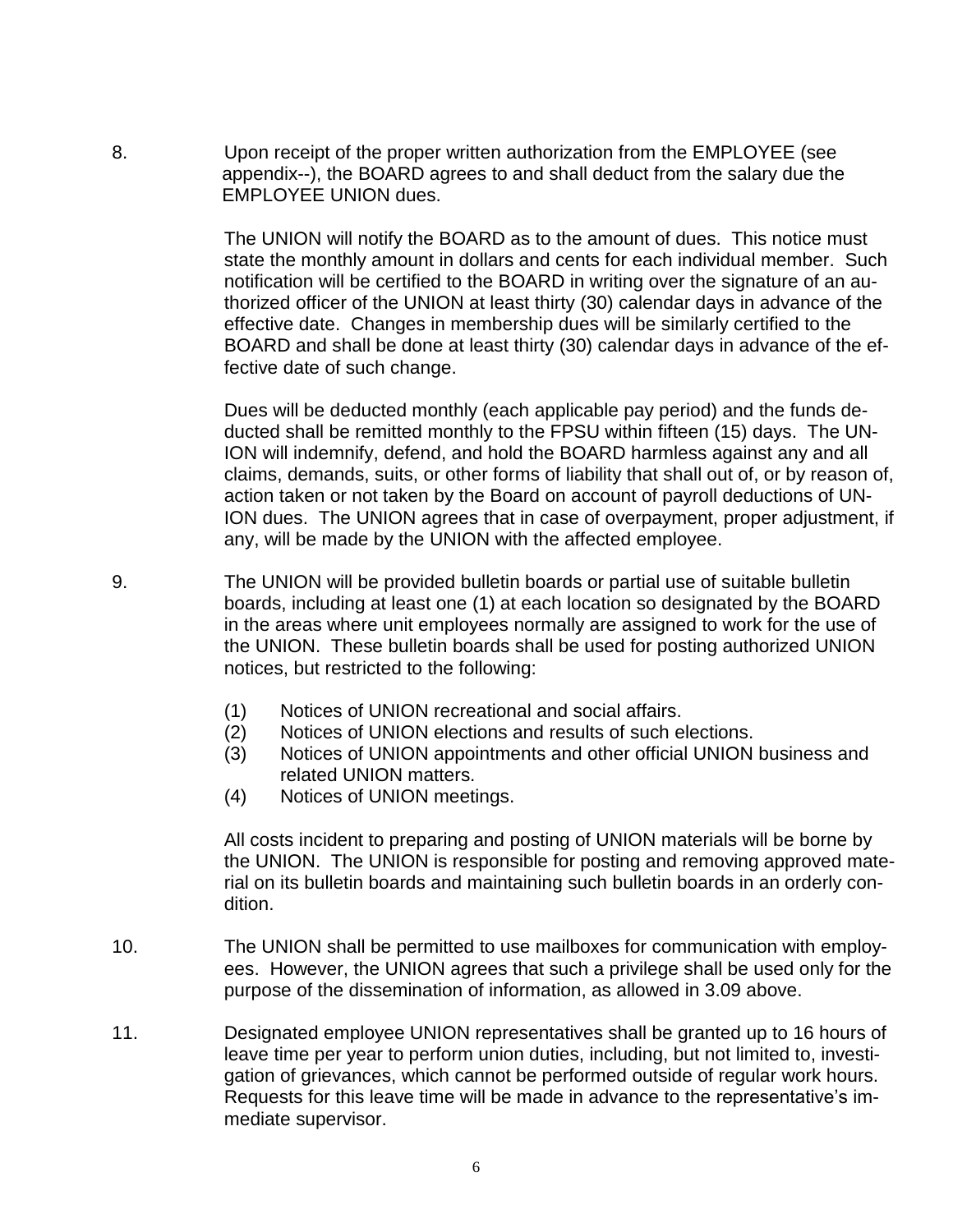- 12. The BOARD agrees to furnish to the UNION, within five (5) work days of receipt of written request, information of a public nature. Such information shall be furnished in its existing format. The UNION agrees to pay for such information at the following rates: \$.05 for each page.
- 13. One (1) member of the UNION shall be granted Temporary Duty Elsewhere leave to attend all regular and special meetings of the BOARD. If a substitute is required the UNION will pay the cost of an employee substitute for each leave day granted under this section.
- 14. Each EMPLOYEE shall have the right, upon request, to review his personnel file as provided for by law.
- 15. UNION CONVENTIONS—Any member of the UNION serving as a delegate to state or national conventions, as an official representative of the local unit to district meetings, or UNION state or district workshops shall be granted personal leave without pay or personal leave charge to sick leave.
- 16. Each employee must notify his principal or supervisor of any forthcoming absences as soon as the necessity to be absent is determined. The BOARD agrees that every reasonable attempt will be made to employ substitutes when employees are absent.
- 17. All known vacancies and newly created positions shall be posted on bulletin boards at least five (5) days prior to the application deadline. These notices shall include at least the following: (1) date of vacancy; (2) job requirements; (3) method of application and deadline for application. Applications from currently employed members of the bargaining unit will be considered prior to filling a vacancy. However, nothing in this section shall prevent the BOARD from choosing any of the applicants. Employees who have applied for a vacancy shall be notified in writing of the BOARD'S actions as soon as action is taken.
- 18. If the BOARD requires the use of specific materials by employees in the performance of their daily responsibilities, then those materials will be provided by the BOARD.
- 19. The Board will make every reasonable effort to maintain clean, safe work areas for members of the UNION.

#### **ARTICLE IV – WORKING CONDITIONS**

1. The BOARD shall make available in each school area, restrooms and lavatory facilities for EMPLOYEE use and at least one room, furnished and properly ventilated, which shall be reserved for use as an EMPLOYEE lounge.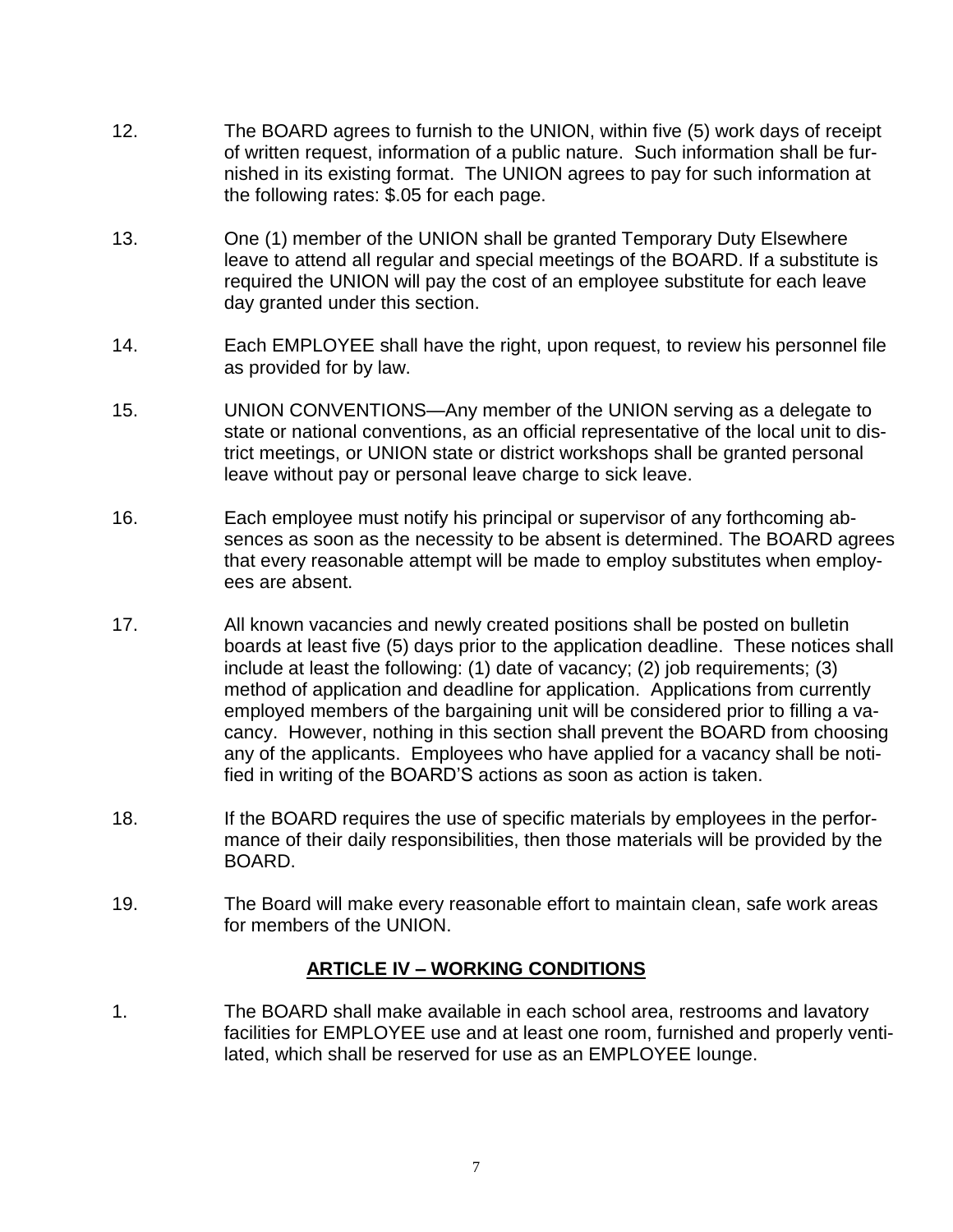2. The BOARD agrees to compute Food Service Workers on an annual basis (hours worked daily x hourly rate x days worked  $=$  annual salary) and pay the annual salary in 10 equal monthly payments beginning with the 1986-87 fiscal year. Hours worked shall not include time used for employee lunch period.

> Any lost time i.e. (leave without pay) shall be calculated as follows: hours lost x hourly rate. The amount of lost wages shall be subtracted from the check covering the time period in which the lost time occurred.

- 3. The basic work week shall consist of five (5) or less consecutive work days with a maximum of eight (8) hours per day in any five (5) day week or ten (10) hours per day in any four (4) day week. During the normal work day, hours should be scheduled consecutively except for bus drivers.
- 4. Given reasonable notice, except as required in emergency situations, EMPLOY-EES may be directed to work overtime by the SUPERINTENDENT or his designee. All authorized and approved work performed beyond eight (8) hours per day in a five (5) day week or ten (10) hours per day in a four (4) day week shall be considered overtime. Such overtime shall be compensated at a rate of one and one-half  $(1 \frac{1}{2})$  the EMPLOYEE'S regular rate. For the purpose of overtime computation, paid holidays, vacation, and sick leave shall be considered as time worked. Jury duty, military leave and other absences from duty shall not be considered as time worked for purposes of overtime.
- 5. The length of the contract year for the various classifications of EMPLOYEES covered by this Agreement shall be determined annually by the BOARD.
- 6. The number of hours in the work day for bus drivers and food service workers shall be determined annually by the BOARD, subject to wage bargaining if any changes are made in the current number.
- 7. Departmental management will maintain overtime and extra work records and will make such information available for review to a UNION representative upon request by the UNION upon 24 hours notice. Employees shall receive compensatory time at a rate of one and one half  $(1 \frac{1}{2})$  times the number of hours of overtime. Extra work will be distributed equitably among employees in their particular job classification.
- 8. All members of the unit who are employed for four (4) to six (6) hours per day shall be entitled to one break. Members who are employed more than six (6) hours shall be entitled to two (2) breaks.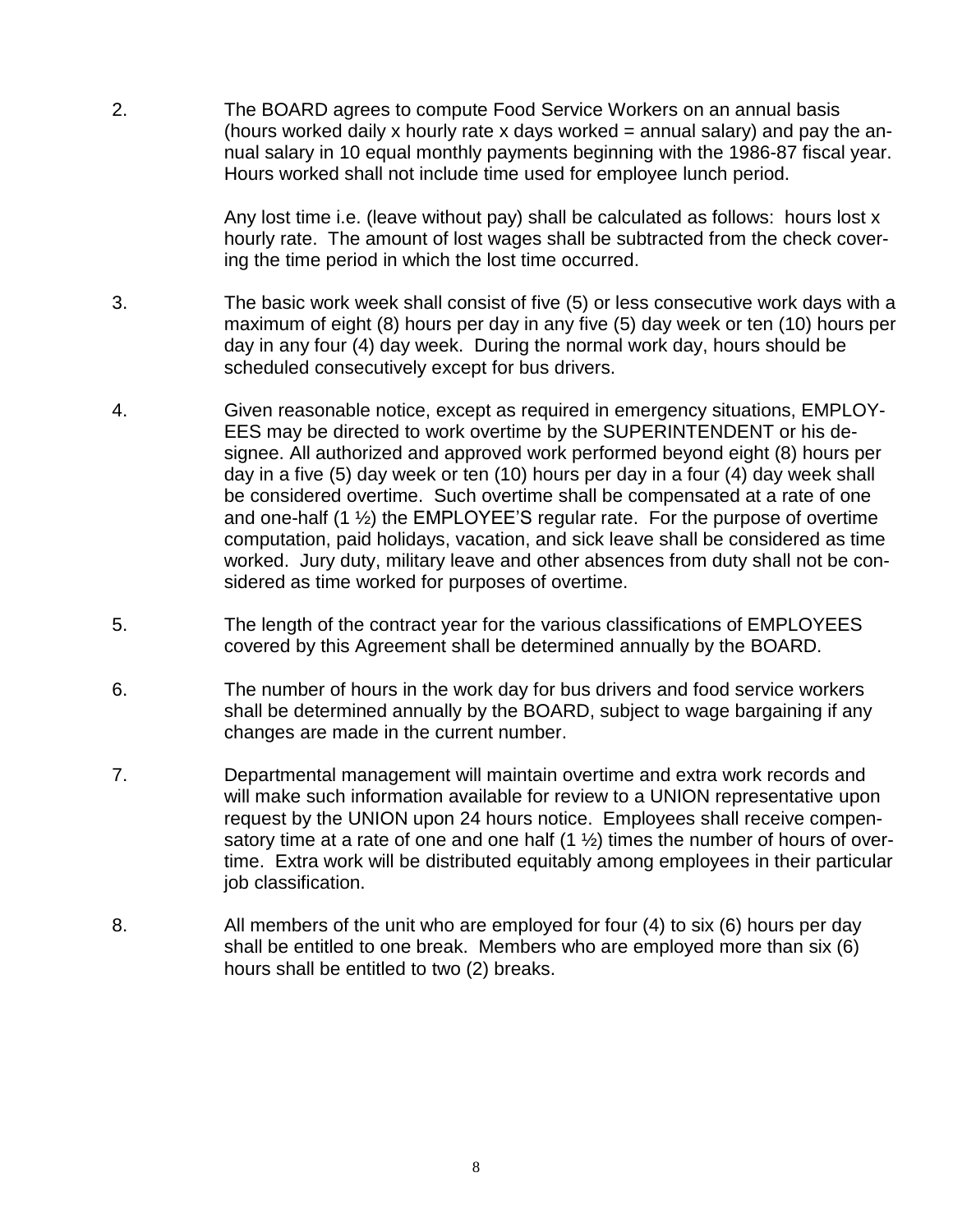#### 9. Supplements – School Bus Drivers/Mechanics

 **Drivers** certified as a Trainer and/or Inspector from an accredited institution of higher learning, or State agency will be paid an educational supplement of \$1,000 after the recommendation of the employee's supervisor and appointment by the Board. The Board shall pay for a DOT required medical exam for any full time driver.

 **Mechanics** with a Master Certification Repair and/or a Master Certification Service will receive \$1,000.00 after the recommendation of the employee's supervisor and appointment by the Board.

 The appropriate annual supplement may be prorated for any part of the school year the employee was not employed. Pay for these supplements will be allocated semi-annually.

4.10 Supplements – Paraprofessionals-ESE

 Paraprofessionals-ESE who serve medically complex students shall be paid an annual supplement of \$1,000 after a recommendation of the employee's Direct Supervisor, approval of the District's Department of Special Education and appointment by the Board. The supplement shall apply only to employees who are assigned on a regular basis to students who require unique procedures as defined herein. These procedures may include, but are not limited to, maintaining gastrostomy tubes, observing the use of nebulizers, lifting immobile students, finger stick for the use of glucometers, oral suctioning of tracheotomy tubes, changing diapers and colostomy bags and other similar functions. An employee shall provide documentation of the appropriate training necessary to safely and appropriately serve the student's medical needs. The District's Department of Special Education shall assist employees in acquiring the appropriate training/certification. The assistance may include additional compensation to defray the costs of training.

 The appropriate annual supplement may be prorated for any part of the school year the employee was not employed. Pay for these supplements will be allocated semi-annually.

#### **ARTICLE V – REDUCTION IN FORCE**

1. In the event that the BOARD determines that a reduction in force is necessary, the BOARD will determine the classifications by department and school to be laid off.

> The BOARD will notify the UNION in advance of any reduction-in-force action. Employees will be laid off in the inverse order of their length of time in their present classification at the time of the layoff.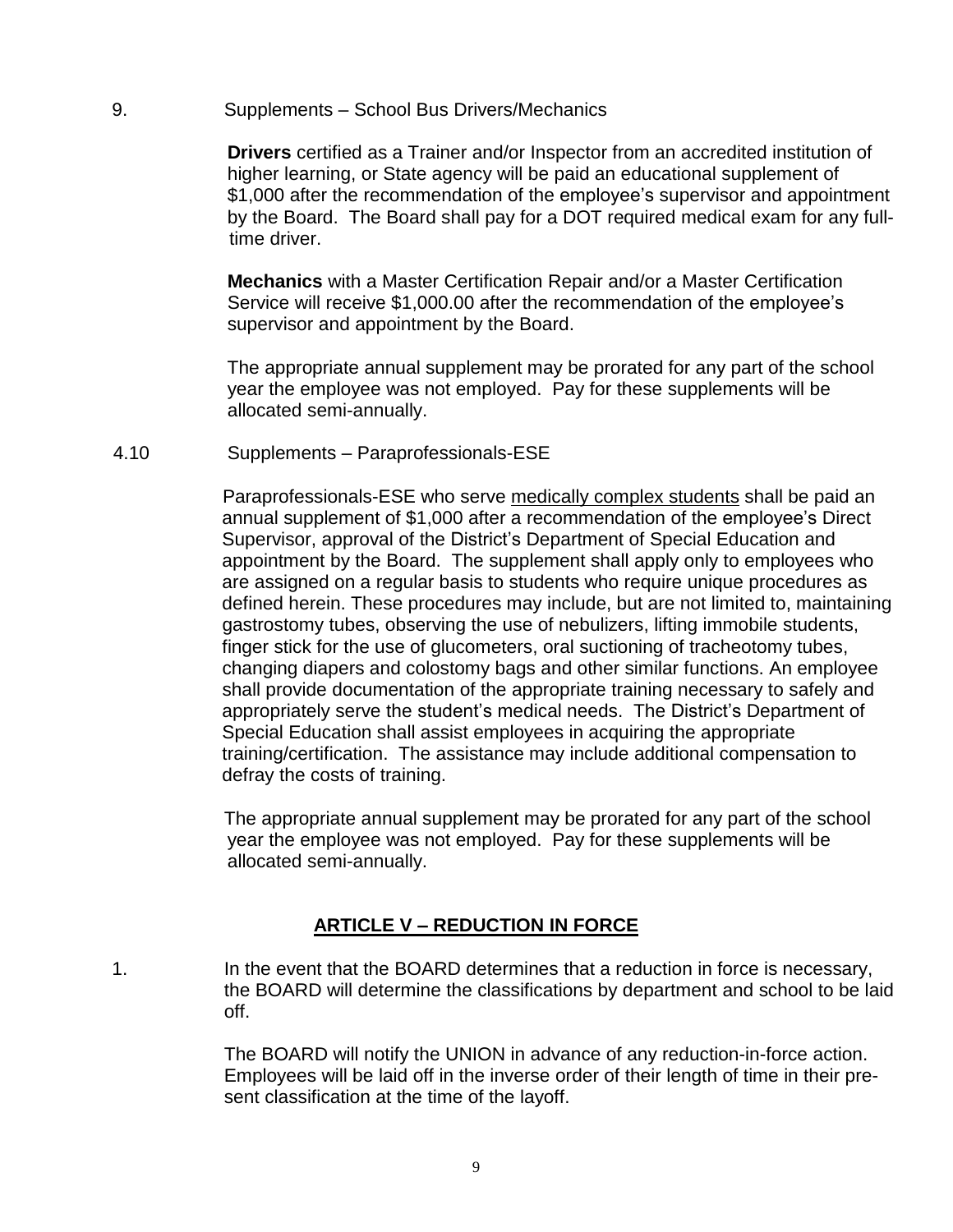In the event that two (2) or more employees affected have the exact same amount of service in their classification, the BOARD shall make the decision of who shall be retained.

CUSTODIAN: When it is necessary to transfer a custodian from or to a day or evening schedule, the BOARD shall recognize the seniority of the employee.

- 2. RECALL: Employees in layoff status will retain recall rights for one year and shall have preference to work over applicants on eligible lists. Recall will be made by certified mail to the last address in the employee's records. Within five (5) work days of the certified receipt date, laid off employees must signify their intention of returning to work. Failure to respond to the notice shall constitute a resignation by the employee.
	- 5.021 Recall will be offered to laid off employees provided they are physically qualified to perform the duties of the job. A laid off employee, when offered recall, who is temporarily unable to return doe to medical reasons may request an extension of recall rights not to exceed two (2) months.
	- 5.022 When employees are recalled from layoff, the employees with the greatest seniority in that classification shall be recalled first.
- 3. SENIORITY LIST: In the event that a reduction of staff affects employees in a given classification, the administration agrees to provide to the UNION the necessary data to determine compliance with this provision.
	- 5.031 "Seniority" shall mean the total length of continuous service with the BOARD. Seniority shall be considered district-wide. Approved leaves, paid or unpaid, shall count for seniority purposes and shall not be considered as an interruption in continuous service.

#### **ARTICLE VI – SUSPENSION AND TERMINATION**

- 1. Probationary Employees New employees hired by the BOARD shall be considered probationary employees. The length of the probationary period shall be one year. At the completion of the probationary period, the employee shall have earned seniority rights. There shall be no seniority rights among probationary employees. Unpaid leave days (except paid sick leave) shall not be counted toward the time required to complete the probationary period. Employees that have successfully completed their probationary period shall be permanent employees of the system.
- 2. Any EMPLOYEE, who has completed the probationary period defined above, and who has been reduced in rank or compensation or who is reprimanded, suspended or terminated during the course of his/her contract year, shall be given the reasons therefore in writing and shall be subject to the grievance procedure. The grounds for suspension or dismissal shall be for just cause. Examples of just cause include but are not limited to:
	- (a) Absent without leave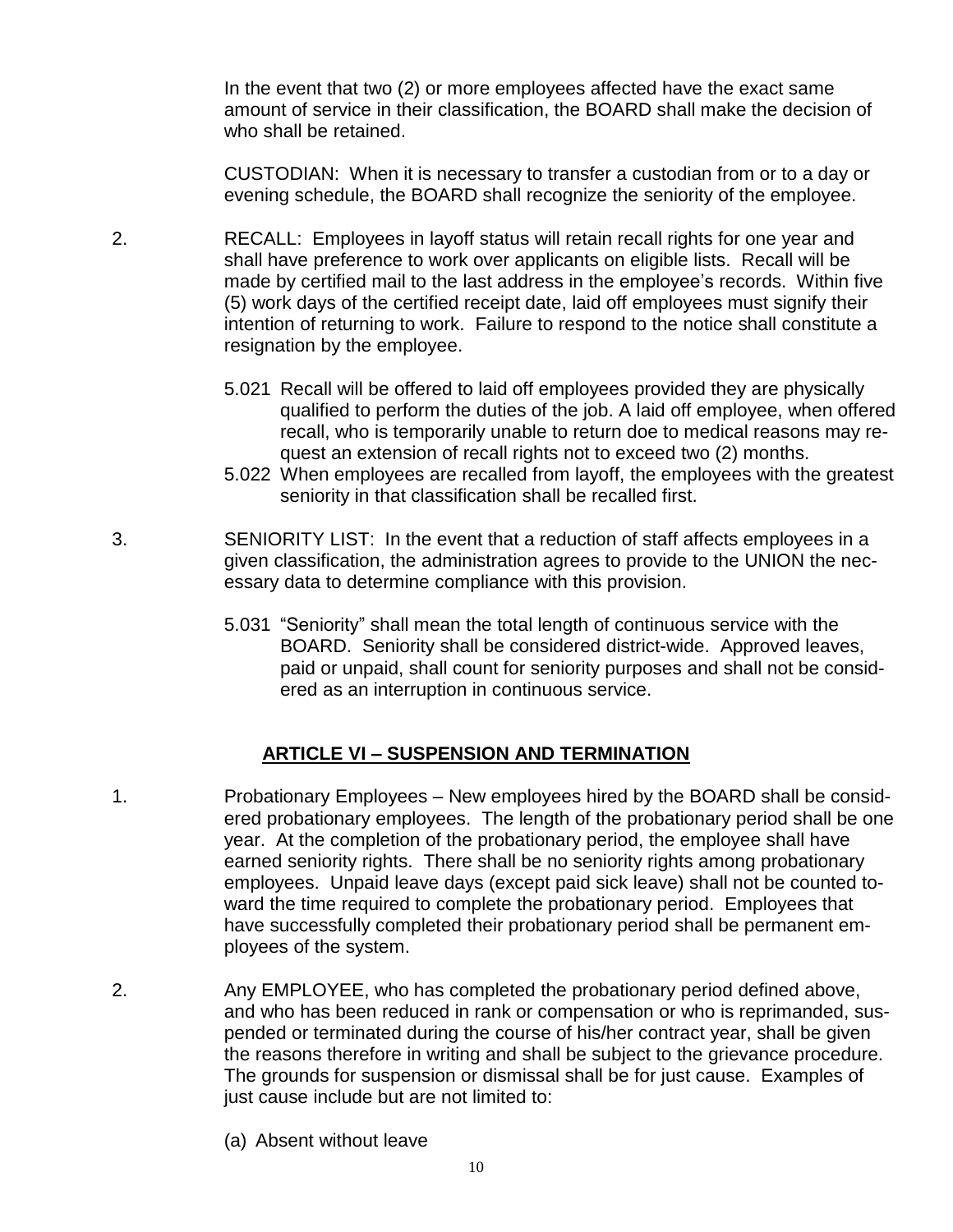- (b) Drunkenness
- (c) Immorality
- (d) Misconduct on the job
- (e) Incompetency
- (f) Insubordination
- (g) Willful neglect of duty
- (h) Excessive tardiness
- (i) Convicted of any crime involving moral turpitude
- (j) Use, possession, sale or intention to sell illegal narcotics and/or paraphernalia.
- (k) Mislabeling or counterfeiting--attempting to sell any substance in lieu of a controlled substance.
- (l) Failure to get along with fellow employees to the extent s to decrease the efficiency or well-being of the people the employee is hired to work with
- (m) Failure to display minimum job qualifications.
- (n) Failure to perform assigned duties in a satisfactory manner.
- (o) Any other just cause.

### **ARTICLE VII – EMPLOYEE EVALUATION**

- 1. All employees shall be given a copy of the evaluation criteria and evaluation form during the first month of school. This shall include an explanation and discussion of the evaluation process.
- 2. Evaluation is an on-going process with observations of EMPLOYEES being made continuously by SUPERVISORS. Any negative observation shall be reported in writing to the EMPLOYEE within forty-eight (48) hours of the observation.
- 3. Each non-probationary EMPLOYEE shall be given a written evaluation each school year. The evaluator shall meet with the EMPLOYEE to discuss the evaluation report. The written evaluation report shall include at least the following:
	- 1. The EMPLOYEES strengths and areas needing improvement.
	- 2. Recommendations for improving performance.
	- 3. The improvement required and the time such improvement is expected.

The employee shall receive at least one written evaluation report at the midpoint of their probationary period which will be discussed with the employee.

## **ARTICLE VIII – LEAVES**

1. SERVING AS A WITNESS OR JURY DUTY

Any EMPLOYEE who has been subpoenaed as a witness, not involving personal litigation, or who must report for jury duty shall be granted Temporary Duty Elsewhere leave with pay, not to include travel or per diem.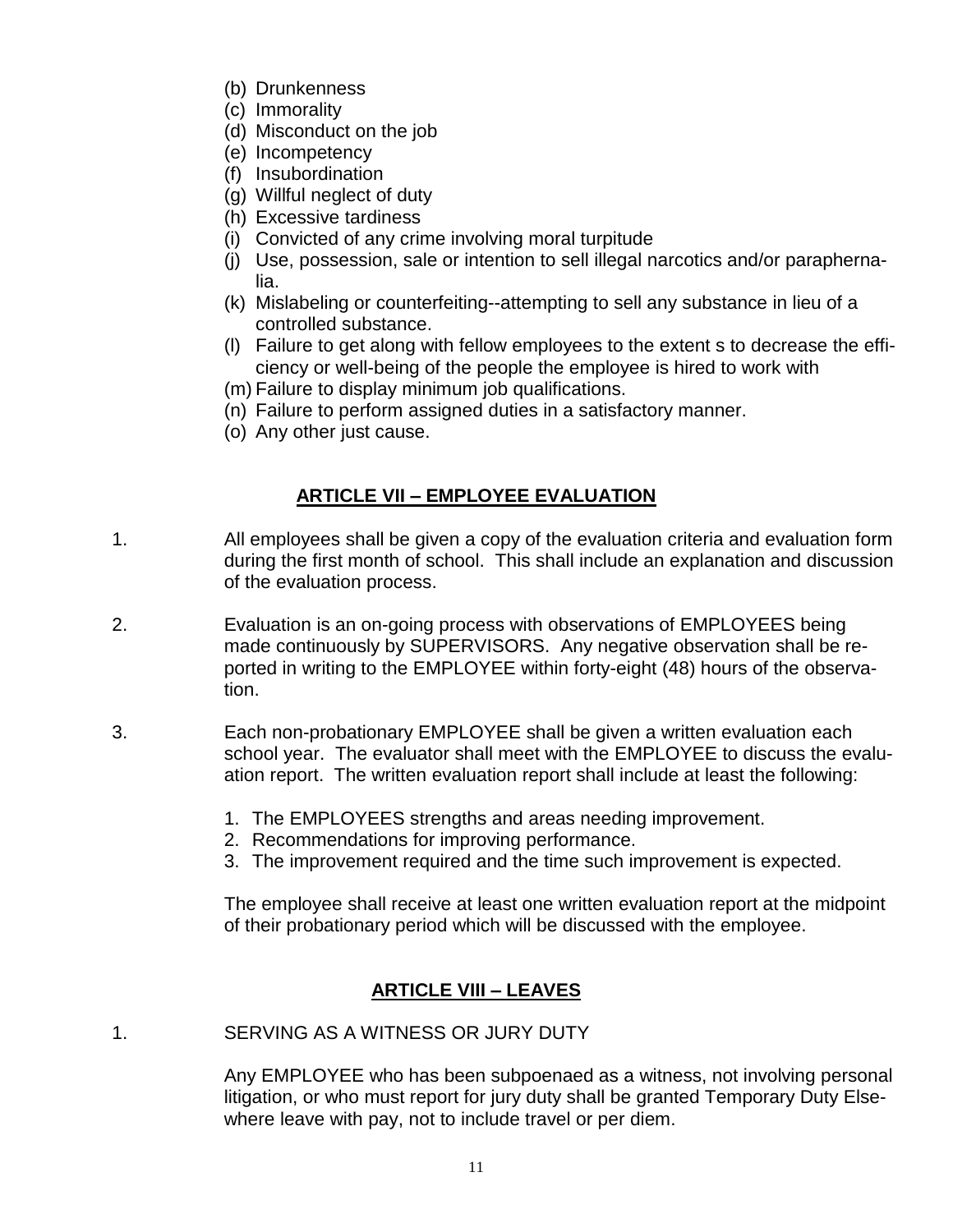#### 2. PERSONAL LEAVE

The BOARD has established a policy to permit an EMPLOYEE to be absent six (6) day s each school year for personal reasons. However, such absences for personal reasons shall be charged only to accrued sick leave, and leave for personal reasons shall be noncumulative. Personal leave must be approved 48 hours (2 days) in advance, except in cases of emergency.

#### 3. PERSONAL LEAVE WITHOUT PAY

Personal leave without pay for extended periods (may) be granted by the BOARD. An EMPLOYEE on personal leave for a period of a year is required to report by the first of April to the school district any plans of returning, or not returning, to establish continuing employment with the Board.

#### 4. SICK LEAVE

Any EMPLOYEE employed twenty (20) or more hours per week in the public schools of the State who is unable to perform his duty in the school because of illness, or because of illness or death of father, mother, brother, sister, wife, child, other close relative or member of his own household and consequently, has to be absent from his work shall be granted leave of absence for sickness by the Superintendent or by someone designated in writing by him to do so. The following provisions shall govern sick leave:

Each EMPLOYEE employed twenty (20) or more hours per week shall be credited with four (4) days of sick leave at the end of the first month of employment of each contract year, and shall thereafter earn one (1) sick leave for each month of employment, which shall be credited to the EMPLOYEE. However, the EM-PLOYEE shall be entitled to earn no more than one (1) day sick leave times the number of months of employment. Such leave shall cumulative from year to year. There shall be no limit on the number of days of sick leave an EMPLOYEE may accrue, except that at least one-half of this cumulative must be established within the district granting such leave. Pregnancy is treated the same as any other temporary medical disability for the purpose of leave, contract status and fringe benefits.

#### 5. TEMPORARY DUTY ELSEWHERE

EMPLOYEES may be assigned to be temporarily absent from their regular duties and places of employment for purpose of performing other services. EMPLOY-EES will receive their regular pay for such assignments and may be allowed expenses.

#### 6. MILITARY LEAVE

Regular Military Services—Any member of the bargaining unit who is required to serve in the United States Armed Forces or the Florida National Guard shall be granted military leave without pay. Upon returning to the school system following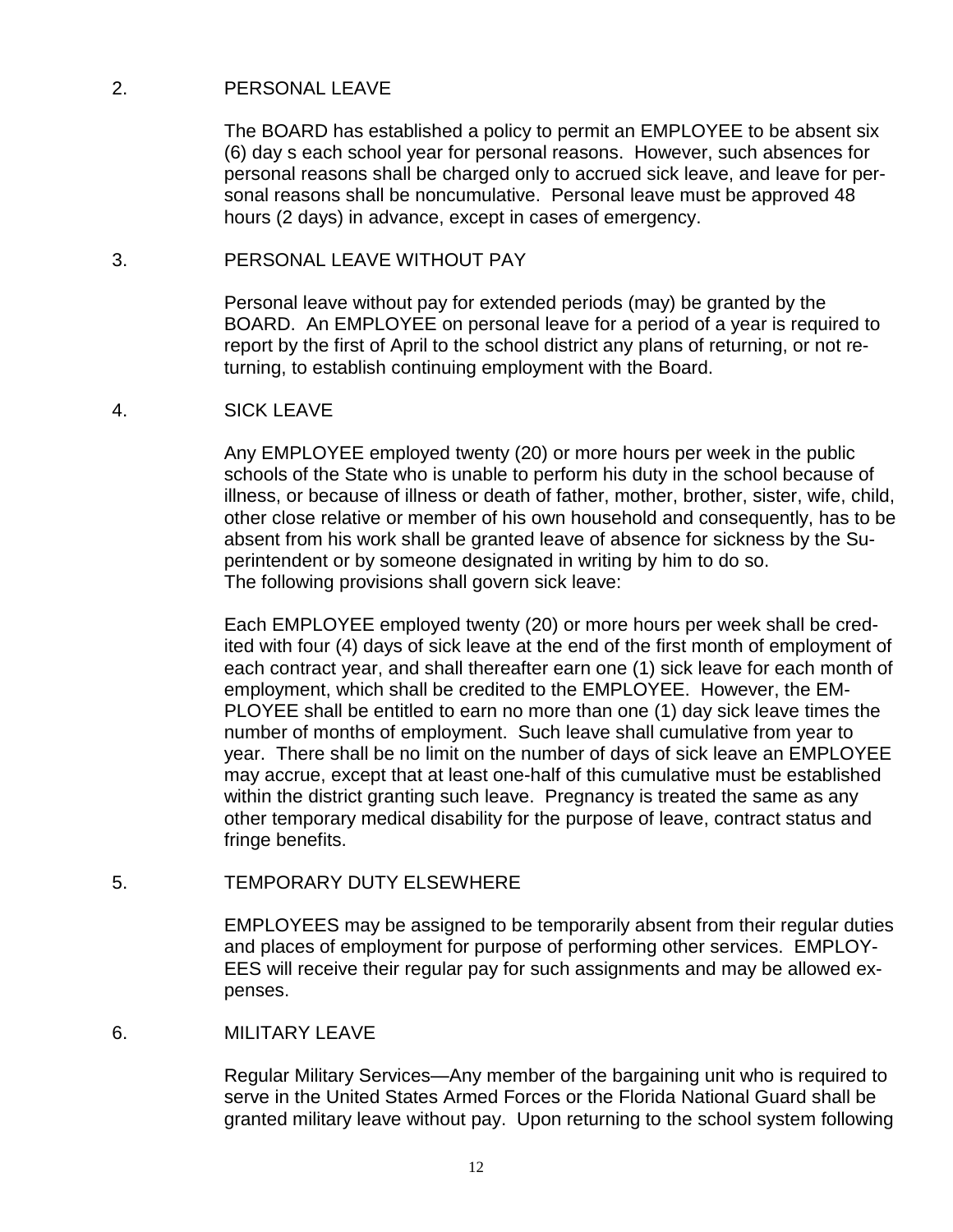his completion of duty in the armed forces, he/she shall receive full benefits of salary steps which would have accrued to him had he not been absent.

#### 7. ANNUAL LEAVE

- 8.071 A member of the bargaining unit who is employed on a twelve (12) month basis shall be allowed vacation leave, exclusion of holidays, with compensation as follows:
	- (a) An employee with less than five (5) year of continuous service at a rate of one (1) day per month, cumulative to twelve (12) work days per year.
	- (b) An employee with five (5) years or more continuous service at a rate of one and one-quarter  $(1 \frac{1}{4})$  days per month, cumulative to fifteen  $(15)$ work days per year.
	- (c) An employee with ten (10) years or more continuous service at a rate of one and one-half (1 ½) days per month, cumulative to eighteen (18) work days per year.
- 8.072 Accrued vacation leave shall not exceed thirty (30) work days. Vacation leave for an employee shall be scheduled at the discretion of the immediate supervisor so that there will be minimum disruption of the operation of the District School System.
- 8.073 Upon employment termination, the employee shall be paid for all unused vacation leave.

#### 8.08 ILLNESS IN-LINE-OF-DUTY

- 8.081 A member of the bargaining unit shall be entitled to ten (10) days of illness-in-line-of-duty leave because of personal injury in the discharge of his duties or because of illness from a contagious or infectious disease contracted in his work.
- 8.082 In case of injury, a certificate form a licensed physician may be required and in the case of a claim relating to a contagious or infectious disease, the employee shall file a statement from a licensed physician certifying that beyond a reasonable doubt the contagious or infectious disease was contracted at school during the time the employee was engaged in school work.
- 8.083 After determining that the claim correctly states the facts and is valid, the School Board will approve the leave.
- 8.084 Any worker's compensation payment received by the EMPLOYEE while he is on compensable leave shall be deducted from his gross salary or the check received from worker's compensation shall be endorsed to the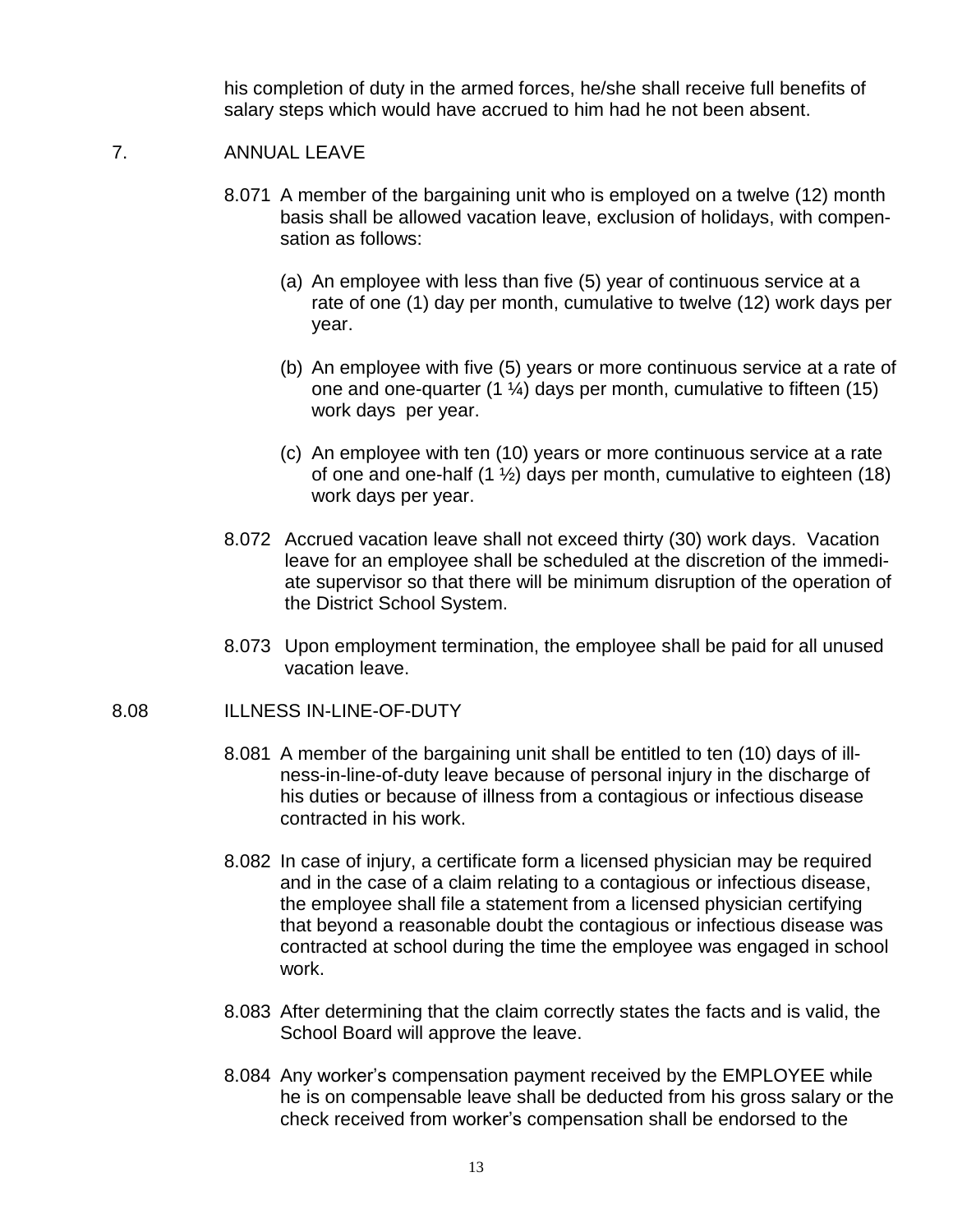school board. The BOARD shall continue all health and life insurance premiums for the EMPLOYEE during such illness.

- 8.085 Any EMPLOYEE granted leave, as herein prescribed, who has used the ten (10) days as provided by law may be granted additional leave by action of the BOARD.
- 9. Each EMPLOYEE will be notified in writing during preschool each year of the number of days of sick leave accumulated in prior years.

#### 10. SHARING SICK LEAVE

- 8.101 Employees with accrued sick leave shall be allowed the opportunity to donate their accrued sick leave to a designated employee to be absent from work for a period which exhausts his/her sick leave. Extraordinary circumstances include hospitalization, critical illness or injury.
- 8.102 Whenever there is a need to share sick leave hours with a designated employee, the designated employee or designee shall make a request to the finance department. The finance department shall provide bargaining unit employees with a personal action form on which they can indicate the number of hours they wish to donate and transfer from their sick leave bank to that of the designated employee.
- 8.103 Unused donated sick leave hours shall have no cash value.

#### 8.11 PAID BEREAVEMENT LEAVE

 Bereavement Leave for all Glades County School District Employees: In an instance of the death of an employee's spouse, child, parent, sibling, grandparent or the death of a parent, sibling or grandparent of the employee's spouse, the employee will be allotted three (3) full days of paid bereavement leave within each school year. The use of bereavement leave shall not count against the employee's sick or vacation leave. If an employee requires additional leave for the purpose of bereavement beyond the three (3) days of Bereavement Leave provided per year, the employee may request his/her administrator/supervisor to use vacation or sick leave for a reasonable number of additional days. Employees may be required to provide documentation of the death and/or relationship. Employees may petition the Superintendent for Bereavement Leave not specifically covered by this provision.

#### 8.12 ATTENDANCE INCENTIVE

 The Board will provide a \$350 Attendance Incentive for perfect attendance for personal/sick leave. The Board establishes a Semi-Annual Bonus paid for Perfect Attendance. The Semi-Annual periods would be July 1 through December 31 and January 1 through June 30.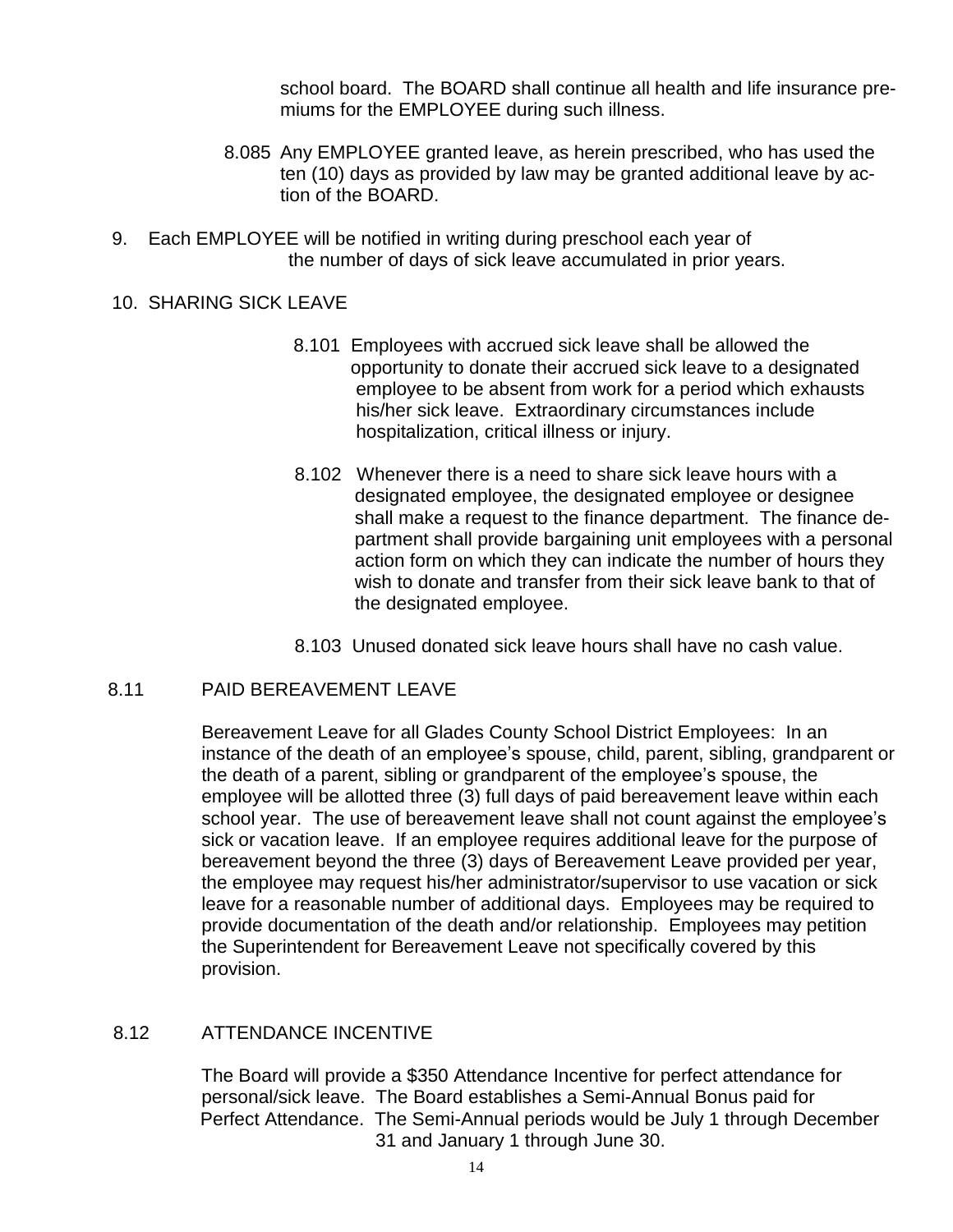#### **ARTICLE IX – GRIEVANCE PROCEDURE**

- 1. DEFINITIONS AND TERMS:
	- 9.011 A GRIEVANCE is any formal claim of any EMPLOYEE by name or group of EMPLOYEES by name affected by the same claim, that there exists the following: A violation, misinterpretation or inequitable application of any provision of this agreement.
	- 9.012 A GRIEVANT is:
		- (A) any individual EMPLOYEE by name or (B) any group of EM-PLOYEES by name affected by the same claim. Such a grievance shall be signed by at least two (2) of these EM-PLOYEES.
	- 9.013 The term DAY when used in this article shall mean EMPLOYEE'S work day. During any recess, the term day shall mean week day exclusive of legal holidays.

#### 2. INFORMAL GRIEVANCE PROCEDURE:

- 9.021 In the event, an EMPLOYEE believes there is a basis for a grievance, he shall within five (5) days discuss the alleged grievance with his immediate supervisor.
- 9.022 If, as a result of the informal discussion with the immediate supervisor, a grievance still exists, the grievant shall submit to his immediate supervisor, within five (5) days of the alleged grievance, a properly executed grievance form signed by the grievant. The EM-PLOYEE may be represented by the UNION at any level of the grievance procedure.
- 9.023 Grievance discussions in the various steps will be conducted during the work day. The employee and the steward may request time to appeal a grievance to a higher step. The grievant and stewards shall suffer no loss of pay or benefits in processing grievances through the various steps. Their immediate supervisor will grant the opportunity so long as it does not interfere with work operations.

#### 3. FORMAL GRIEVANCE PROCEDURE:

9.031 LEVEL I: The Immediate Supervisor

Within five (5) days of the receipt of the property submitted grievance, the immediate supervisor shall meet with the grievant in an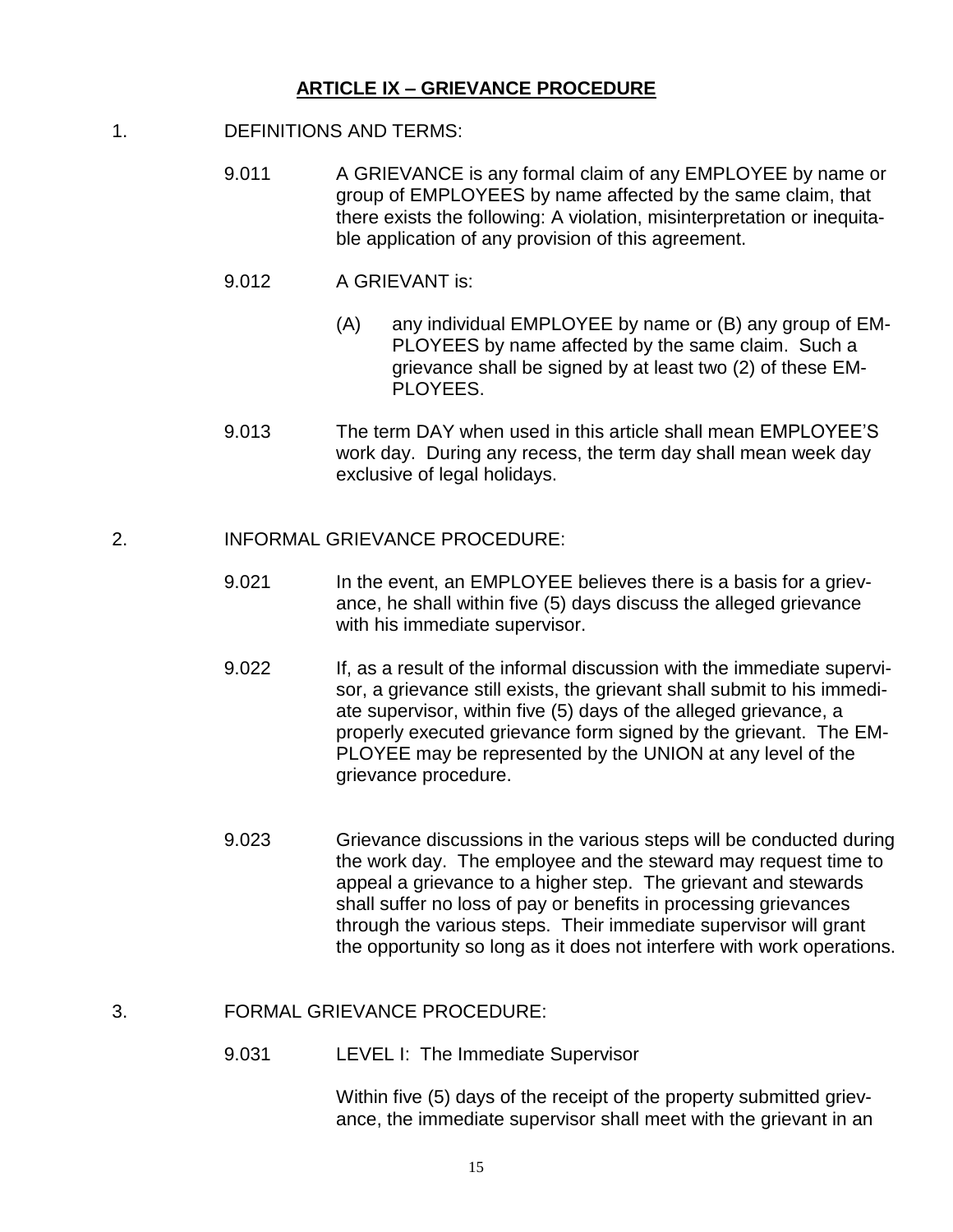effort to resolve the grievance. The immediate supervisor shall indicate on the district grievance form his disposition of the grievance within five (5) days of such meeting and shall furnish a copy thereof to the grievant.

#### 9.032 LEVEL II: The Superintendent

If the grievant is not satisfied with the disposition of the grievance at Level I, or if no disposition has been made within the period above provided, the grievant may appeal the grievance to Level II. Said Appeal, if made, shall be made by properly completing and submitting to the immediate supervisor the appeal section of the district grievance form within five (5) work days of the written response or lack thereof from Level I. Within five (5) days of receipt of a written request from the grievant, the Superintendent or designee shall meet with the grievant in an effort to resolve the grievance. The Superintendent shall indicate on the district grievance form disposition of the grievance within five (5) days of such meeting and shall furnish a copy thereof to the grievant.

#### 9.033 LEVEL III: The Board

If the grievant is not satisfied with the disposition of the Grievance at Level II, or if no disposition has been made within the period above provided, the grievant may appeal the grievance to Level III. Said appeal, if made, shall be made by properly completing and submitting to the Superintendent the appeal section of the district grievance form within five (5) employee work days of the written response or lack of thereof from Level II. Within five (5) employee workdays of receipt of a written request from the grievant, the BOARD shall meet with the grievant in an effort to resolve the grievance. The BOARD shall indicate on the district grievance form their disposition of the grievance within five (5) employee workdays of such meeting and shall furnish a copy thereof to the grievant.

#### 9.034 LEVEL IV: Arbitration

If the grievant is not satisfied with the disposition of the grievance at Level III, or if no disposition has been made in the period above provided, the grievant may appeal the grievance to Level IV. Said appeal, if made, shall be made by properly completing and submitting to the Superintendent the arbitration appeal section of the district grievance form within five (5) work days of the written response or lack thereof from Level III. If the parties cannot agree as to the arbitrator within five (5) days form receipt of the appeal to arbitration, the arbitrator shall be selected by the Federal Mediation & Conciliation Service in accord with its rules shall likewise govern the arbitration proceedings. Neither the grievant nor the BOARD shall be permitted to assert in such arbitration proceedings any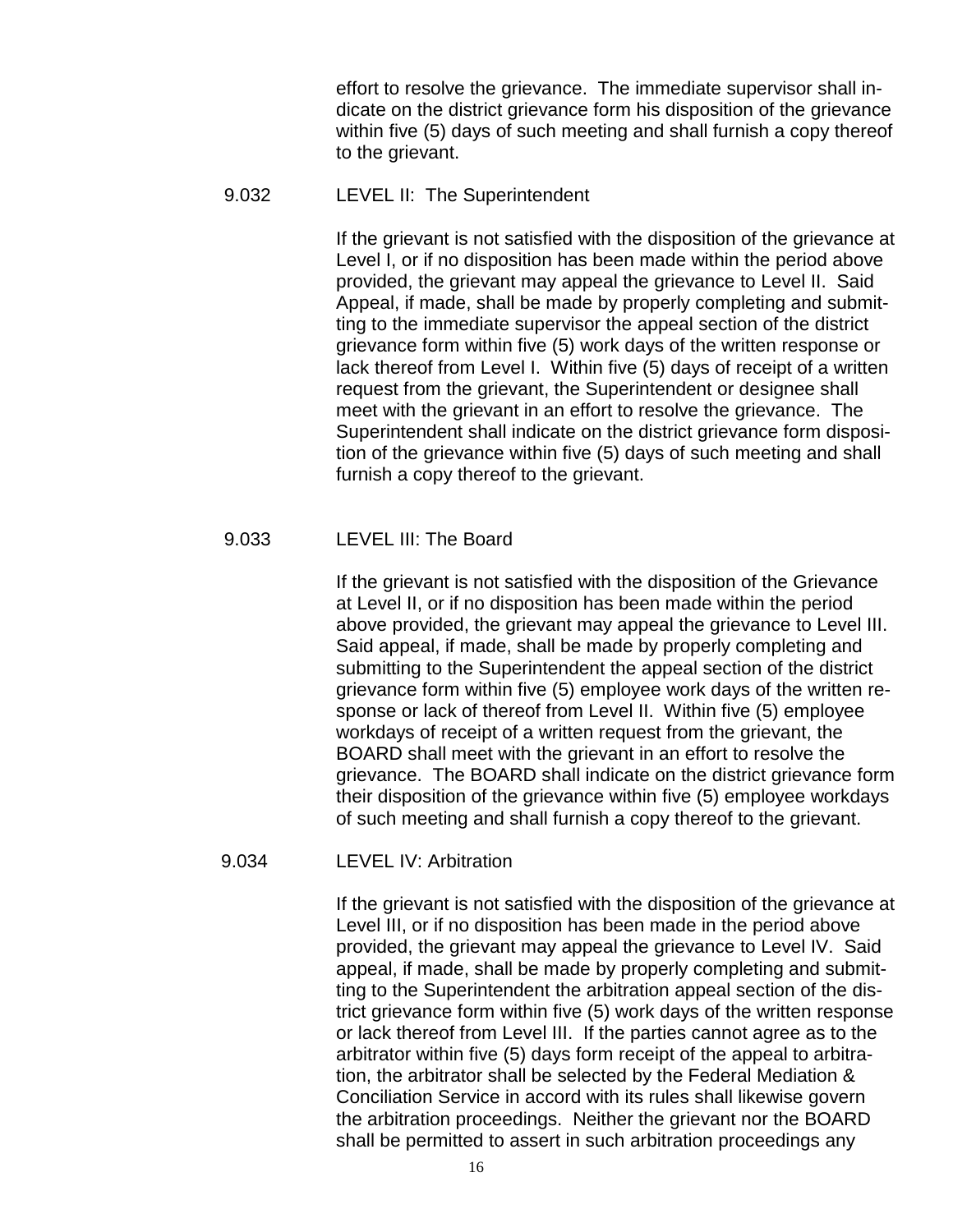ground or rely on evidence not previously disclosed to the other party. Both parties agree that the word of the arbitrator shall be final and binding. If at any step of the formal grievance procedure, the grievant fails to adhere to the time lines required for appeal or if no appeal is made, the grievance shall be considered settles at the step and shall be considered final and binding on both parties. The losing party shall pay the cost of the arbitration.

4. The time limits provided in this Article shall be strictly observed, but may be extended by agreement of the parties. In the event a grievance is filed after May 15<sup>th</sup> of any year and strict adherence to the time limits may result in hardship to any party, the BOARD shall process such grievance prior to the end of the school term or as soon thereafter as possible. Whenever illness or other incapacity of the grievant, his immediate supervisor, or the Superintendent, or members of the BOARD prevents their presence at a grievance meeting, the time limits shall be extended to such time that the parties can be present. Grievance meetings and conferences must be held outside of the employee's regular workday. If the Administration schedules a grievance meeting of necessity during the employee's workday, paid release time shall be granted to the employee. Any grievance filed during the term of this Agreement shall be processed through the grievance procedure until resolution.

#### **ARTICLE X – COMPENSATION AND BENEFITS**

1. TERMINAL PAY

EMPLOYEES employed prior to July 1, 1987 shall be entitled to terminal pay for accrued sick leave at the time of termination or retirement. Terminal pay shall be computed at the daily rate of pay of the EMPLOYEE at the time of termination, retirement or death multiplied by the following percentage of the total number of accrued and valid sick leave days credited to the employee in the Glades County School District.

- $(A)$  During the first three (3) years of service in the district  $-35\%$
- $(B)$  During the next three (3) years of service in the district  $-40\%$
- $(C)$  During the next three (3) years of service in the district  $-45\%$
- (D) During the next three (3) years of service in the district  $-50\%$
- $(E)$  During and after the next thirteenth year of service in the district 100%

If termination is by death of the EMPLOYEE, such terminal pay shall go to the EMPLOYEE'S beneficiary. Any EMPLOYEE entitled to terminal pay benefits shall have been under contract to render services for the period immediately preceding termination and shall not be under suspension from duty or have any charges pending which could result in dismissal from employment.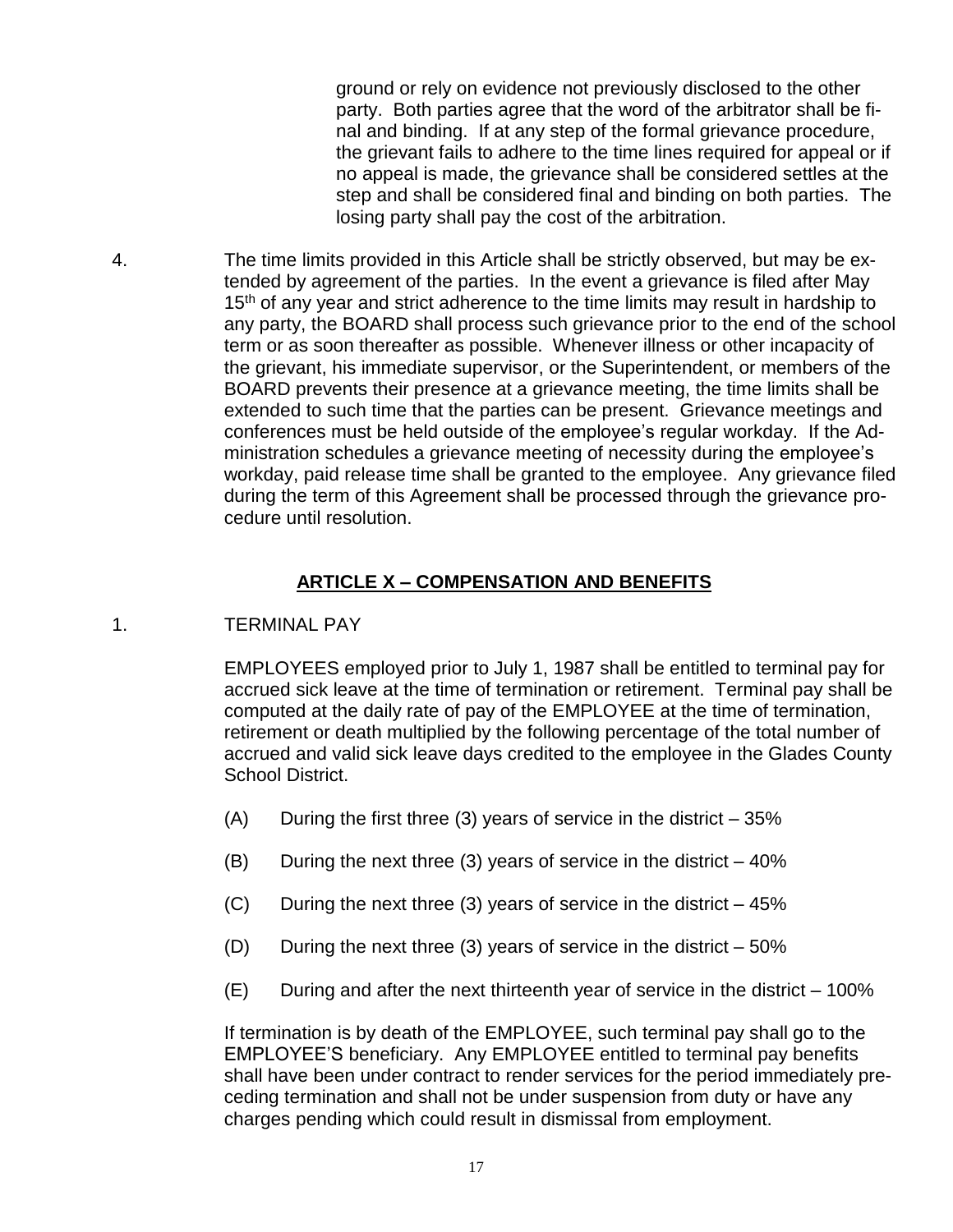EMPLOYEE'S employed on or after July 1, 1987 shall be entitled to terminal pay for accrued sick leave as prescribed below if they have vested in the Florida Retirement System.

- $(A)$  Five (5) or fewer years of employment 0%
- (B) More than five (5) but fewer than ten (10) years of employment 25%
- (C) Ten (10) or more years of employment 50%

For employees hired on or after July 1, 1987 there shall be a maximum cap of 120 sick days that may be accrued for terminal pay purposes.

#### 2. PAID HOLIDAYS:

All EMPLOYEES shall receive all paid holidays that fall within their period of employment with the district as approved by the school calendar.

#### 10.03 MEDICAL INSURANCE:

The BOARD shall contribute **\$644.06** toward the cost of the individual group medical insurance for each member of the bargaining unit effective **January 1, 2019** and continuing through **December 31, 2019.** Members of the unit will be responsible for the additional monthly cost to be deducted from their pay. This agreement will remain in effect until **December 31, 2019.** The Board's contribution is deemed waived, if the member does not enroll in the selected group medical insurance plan. Any Non-Instructional Employee providing proof of an annual "Wellness Exam" (Annual Physical) will receive an additional incentive payment of \$20.

#### 3. LIFE INSURANCE:

The BOARD agrees for the term of this Agreement to pay the cost of individual life insurance for all employees who work twenty (20) or more hours per week. Bus drivers will be covered.

#### 4. WAGES:

Wages shall be negotiated each year for the term of this contract. Any change in wages so negotiated shall become effective July 1 of each year provided that agreement is reached each year by December 1. If not, the effective date shall be negotiable. However, no employee covered by this contract shall receive any change in wages for any succeeding year until and unless such change has been agreed to and ratified by both parties.

Any full-time member of the Bargaining Unit who has completed twenty-five (25) years of creditable service in the Florida Retirement System, at least fifteen (15) of which have been with the Glades County School Board, shall receive an annual bonus of \$550.00.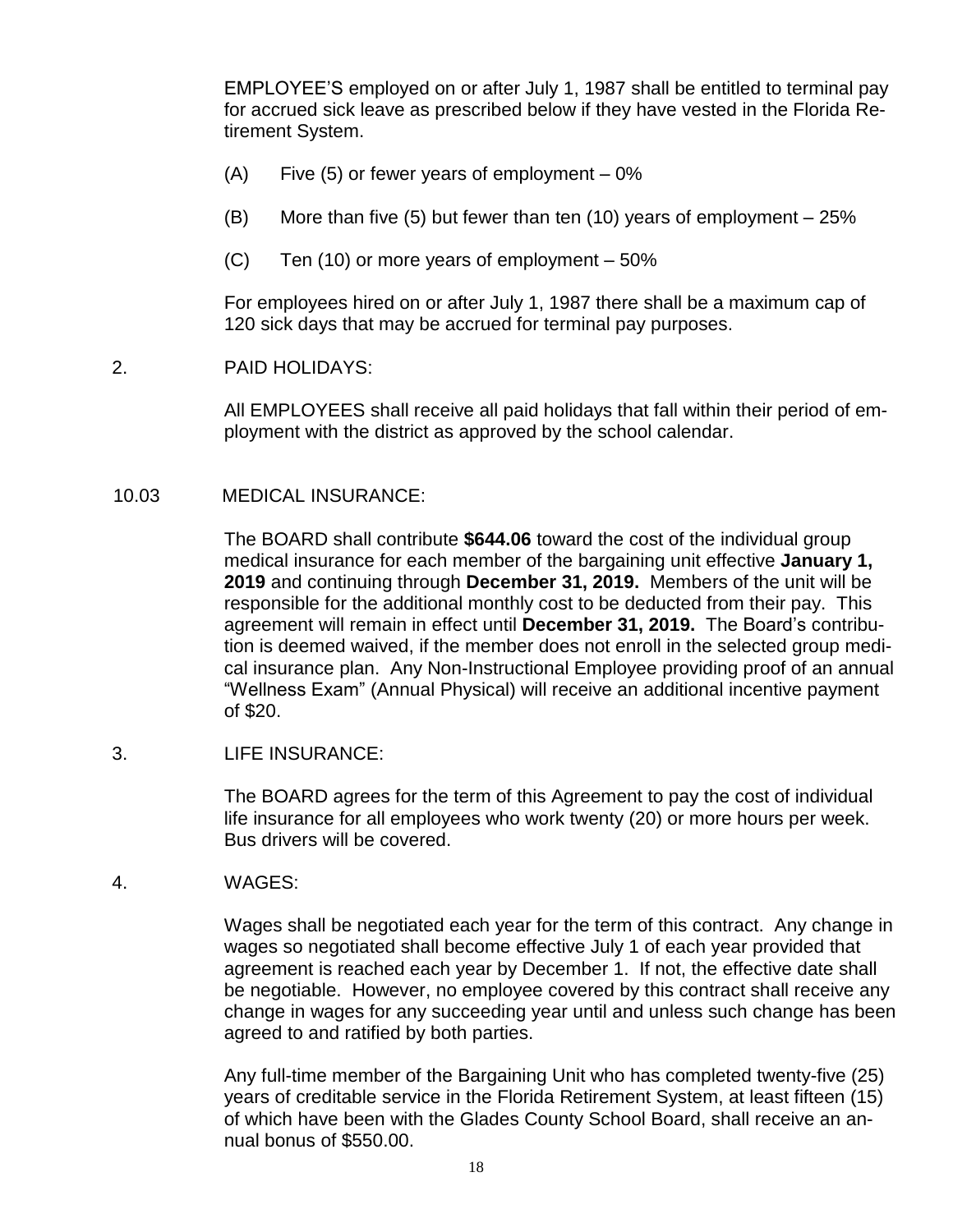All non-instructional staff eligible to be members of the non-instructional union will receive a \$1,000 stipend for 48 College Hours, a \$2,000 stipend for an Associate Degree, a \$2,500 stipend for 96 College Hours or a \$4,000 stipend for a Bachelor's Degree earned from a regionally accredited college or university. Also, a \$1,500 stipend will be awarded for any state licenses approved by the School Board.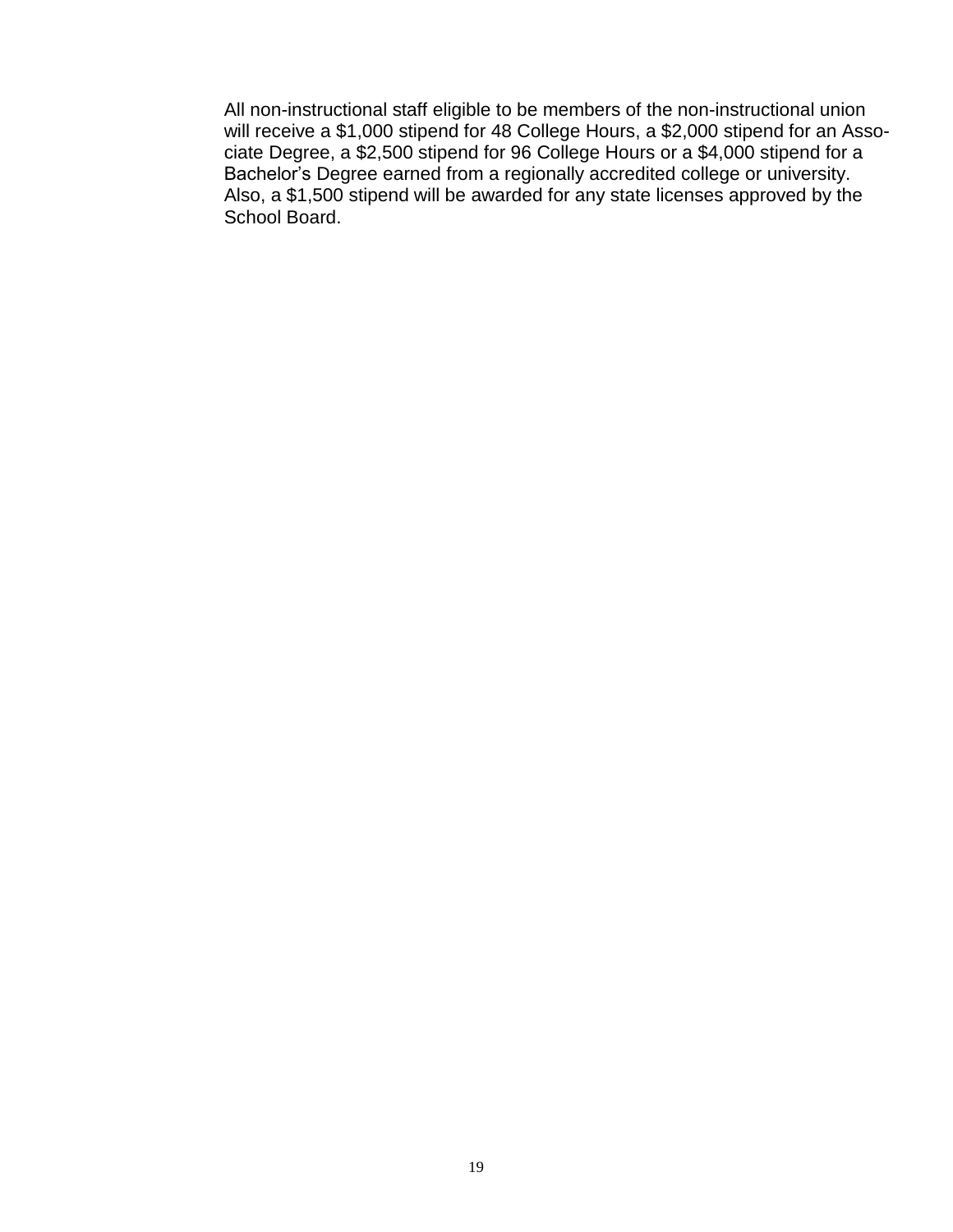#### 5. DURATION:

This agreement shall be effective from July 1, **2018** and shall continue in effect through June 30, **2020**. This is a three year contract with re-openers negotiated after May 1, 2018 and May 1, 2019, limited to no more than economic plus two additional non-economic issues raised by each party, plus such other issues as both parties are willing to negotiate. All provisions of the expired negotiated Agreement not otherwise changed during this year's negotiations will be continued unchanged in the successor Agreement.

| <b>SEIU FLORIDA PUBLIC</b><br><b>SERVICES UNION</b> | <b>GLADES COUNTY SCHOOL BOARD</b>                                  |
|-----------------------------------------------------|--------------------------------------------------------------------|
| <b>President &amp; Chief Negotiator</b>             | <b>Chairman, Negotiations</b><br><b>Glades County School Board</b> |
| <b>Executive Committee Member</b>                   | <b>Superintendent and Secretary</b><br>to the Board                |
|                                                     | <b>Chairman of the Board</b>                                       |
|                                                     |                                                                    |

 **\_\_\_\_\_\_\_\_\_\_\_\_\_\_\_\_\_\_\_\_\_\_\_\_\_\_\_\_\_**

 **\_\_\_\_\_\_\_\_\_\_\_\_\_\_\_\_\_\_\_\_\_\_\_\_\_\_\_\_\_**

 **\_\_\_\_\_\_\_\_\_\_\_\_\_\_\_\_\_\_\_\_\_\_\_\_\_\_\_\_\_**

 **Vice-Chairman of the Board**

 **Board Member**

 **Board Member** 

 **Board Member**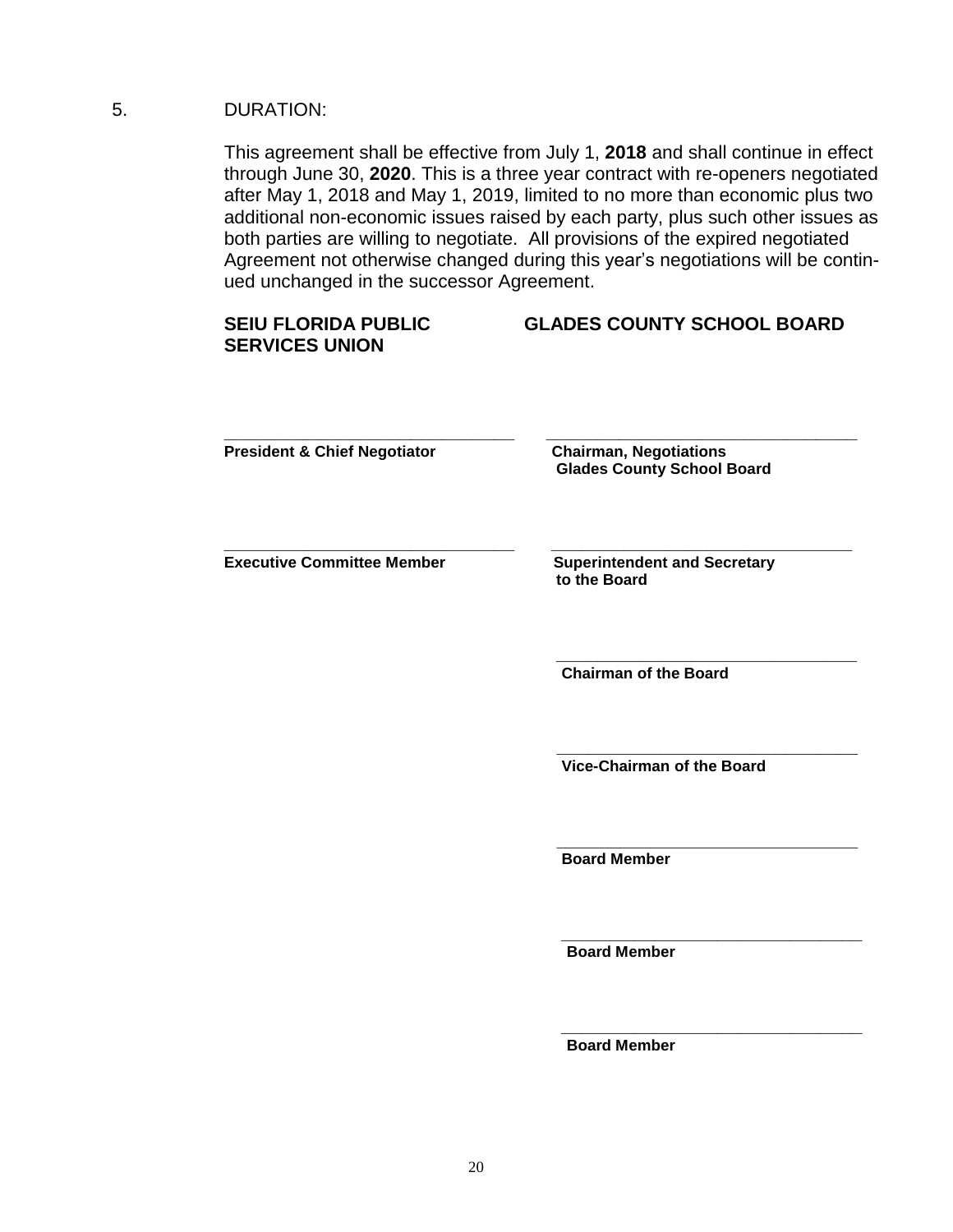### **Pay-Level 0 shall increase 4% across ALL Job Categories. This dollar increase at the Base will be applied to each Pay-Level.**

#### **Addendum-A Non-Instructional Salary Schedule 2018-2019**

| Pay Level       | General<br>Secretary 261-<br>Day Year 7-Hour Aides 196-Day<br>Day | Instructional<br>Support ESE<br>Year 7-Hour Day | Instructional<br><b>Support General</b><br>Aides 196-Day<br>Year 7-Hour Day Hour Day | <b>Finance and</b><br><b>Central Services</b><br>261-Day Year 7- | Maintenance and<br><b>Operation</b><br>General<br>Maintenance*<br>261-Day Year 8-<br><b>Hour Day</b> | Maintenance and<br><b>Operation</b><br>Custodian 261-<br>Day | Transportation<br>Driver 186-Day<br>Day Year 8-Hour Year 4-Hour Day |
|-----------------|-------------------------------------------------------------------|-------------------------------------------------|--------------------------------------------------------------------------------------|------------------------------------------------------------------|------------------------------------------------------------------------------------------------------|--------------------------------------------------------------|---------------------------------------------------------------------|
| 0               | 18,624                                                            | 14,332                                          | 13,398                                                                               | 20,831                                                           | 19,436                                                                                               | 18,650                                                       | 11,011                                                              |
| $\vert$ 1       | 19,055                                                            | 14,656                                          | 13,700                                                                               | 21,316                                                           | 19,886                                                                                               | 18,781                                                       | 11,266                                                              |
| 2               | 19,497                                                            | 14,989                                          | 14,009                                                                               | 21,815                                                           | 20,348                                                                                               | 18,913                                                       | 11,529                                                              |
| 3               | 19,950                                                            | 15,331                                          | 14,326                                                                               | 22,326                                                           | 20,823                                                                                               | 19,327                                                       | 11,798                                                              |
| 4               | 20,414                                                            | 15,680                                          | 14,650                                                                               | 22,848                                                           | 21,308                                                                                               | 19,775                                                       | 12,073                                                              |
| 5               | 20,891                                                            | 16,038                                          | 14,983                                                                               | 23,371                                                           | 21,807                                                                                               | 20,235                                                       | 12,355                                                              |
| $\vert 6 \vert$ | 21,378                                                            | 16,406                                          | 15,325                                                                               | 23,934                                                           | 22,318                                                                                               | 20,707                                                       | 12,645                                                              |
| 7               | 21,877                                                            | 16,782                                          | 15,674                                                                               | 24,497                                                           | 22,841                                                                                               | 21,190                                                       | 12,941                                                              |
| $\bf{8}$        | 22,389                                                            | 17,169                                          | 16,033                                                                               | 25,074                                                           | 23,377                                                                                               | 21,686                                                       | 13,245                                                              |
| $ 9\rangle$     | 22,915                                                            | 17,564                                          | 16,400                                                                               | 25,665                                                           | 23,926                                                                                               | 22,192                                                       | 13,556                                                              |
| 10              | 23,452                                                            | 17,970                                          | 16,777                                                                               | 26,273                                                           | 24,489                                                                                               | 22,713                                                       | 13,876                                                              |
| 11              | 24,005                                                            | 18,386                                          | 17,164                                                                               | 26,893                                                           | 25,067                                                                                               | 23,247                                                       | 14,203                                                              |
| 12              | 24,571                                                            | 18,812                                          | 17,559                                                                               | 27,531                                                           | 24,608                                                                                               | 23,793                                                       | 14,538                                                              |
| 13              | 25,151                                                            | 19,248                                          | 17,965                                                                               | 28,184                                                           | 26,266                                                                                               | 24,353                                                       | 14,883                                                              |
| 14              | 25,744                                                            | 19,696                                          | 18,381                                                                               | 28,854                                                           | 26,888                                                                                               | 24,928                                                       | 15,234                                                              |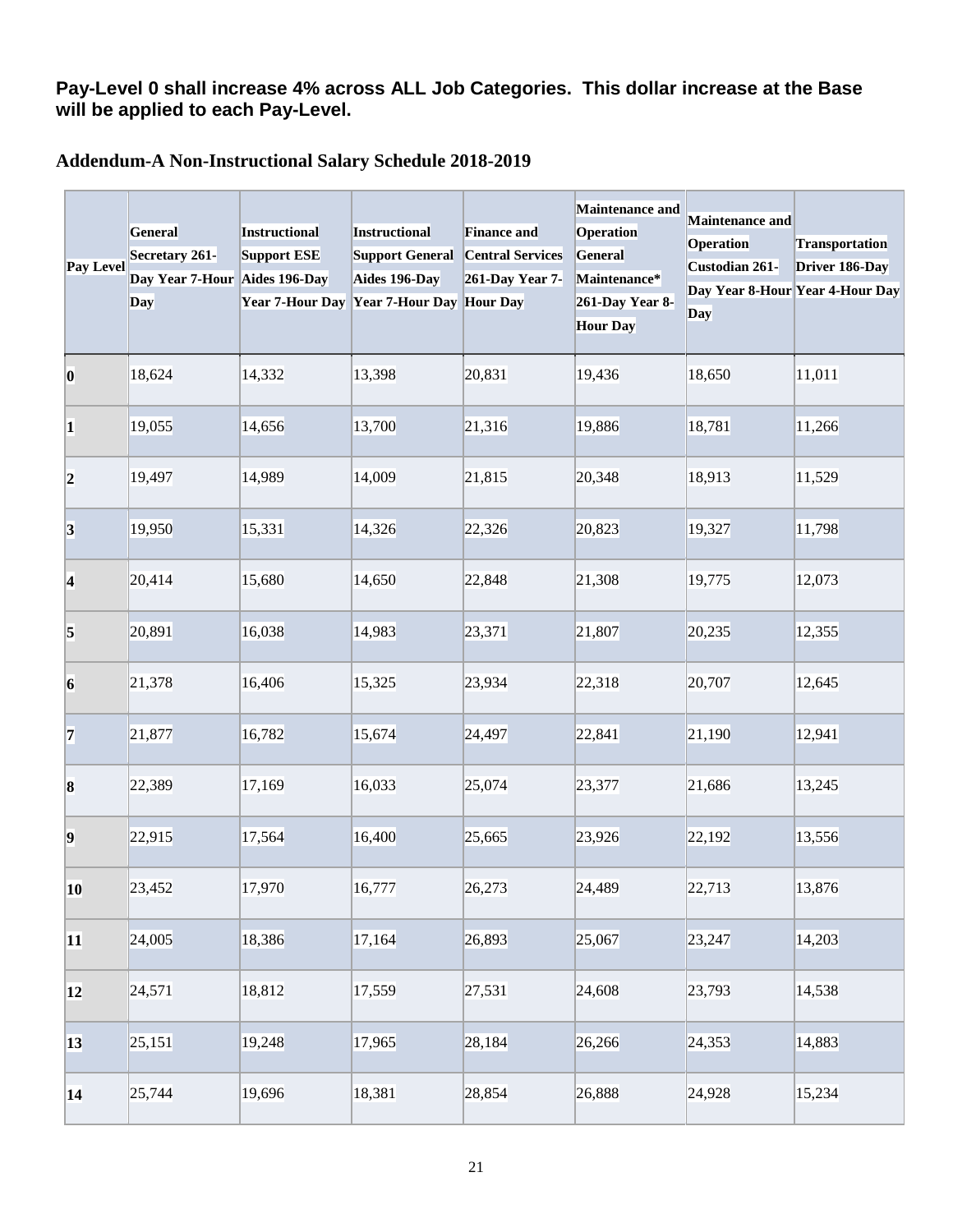| 15 | 26,354 | 20,154 | 18,839 | 29,540 | 27,526 | 25,516 | 15,596 |
|----|--------|--------|--------|--------|--------|--------|--------|
| 16 | 26,978 | 20,625 | 19,244 | 30,243 | 28,178 | 26,119 | 15,966 |
| 17 | 27,617 | 21,108 | 19,692 | 30,964 | 28,848 | 26,738 | 16,346 |
| 18 | 28,273 | 21,602 | 20,152 | 31,703 | 29,534 | 27,371 | 16,735 |

\$1,000 stipend for 48 College Hours, \$2,000 stipend for an Associate Degree, \$2,500 stipend for 96 College Hours or \$4,000 stipend for a Bachelor's Degree earned from a regionally accredited college or university, \$1,500 stipend will be awarded for angst ate license approved by the School Board.

\*Journeyman Electrical License add \$1,500 to the Pay Level.

This Salary Schedule reflects a 1% increase at each Base Pay Level-0. Employees will move up one Pay Level for the 2017-18 school year. Employees with no designated Pay Level increase will receive \$380 as a Longevity Step.

## **Pay-Level 0 shall increae 4% across ALL Job Categories. This dollar increase at the Base will be applied to each Pay-Level.**

#### **Addendum-A Non-Instructional Salary Schedule 2018-2019**

| Pay Level   | Transportation<br>$261 -$<br>Mechanic<br>Day Year<br>8-Hour<br>Day | Food Service 191-<br>Day Year<br>Day | <b>Food Service 191-</b><br>4-Hour Day Year 6-Hour Day Year 8-Hour<br>Day | Food Service 191-<br>Day | Nurse  | Migrant-<br>Paraprofessional/<br><b>School Based Advocate/</b><br>Social Worker/<br><b>Recruiter or ESE-</b><br><b>Parent Specialist 206-</b><br>Day Year 7.5 Hour Day |
|-------------|--------------------------------------------------------------------|--------------------------------------|---------------------------------------------------------------------------|--------------------------|--------|------------------------------------------------------------------------------------------------------------------------------------------------------------------------|
| $ 0\rangle$ | 20,247                                                             | 6,979                                | 10,639                                                                    | 14,209                   | 20,948 | 17,462                                                                                                                                                                 |
| 1           | 20,719                                                             | 7,107                                | 10,879                                                                    | 14,531                   | 21,437 | 17,864                                                                                                                                                                 |
| 2           | 21,201                                                             | 7,266                                | 11,124                                                                    | 14,861                   | 21,937 | 18,276                                                                                                                                                                 |
| 3           | 21,697                                                             | 7,430                                | 11,377                                                                    | 15,199                   | 22,450 | 18,699                                                                                                                                                                 |
| 4           | 22,203                                                             | 7,598                                | 11,635                                                                    | 15,546                   | 22,977 | 19,132                                                                                                                                                                 |
| 5           | 22,723                                                             | 7,769                                | 11,900                                                                    | 15,720                   | 23,515 | 19,577                                                                                                                                                                 |
| 6           | 23,257                                                             | 7,944                                | 12,172                                                                    | 16,264                   | 24,068 | 20,032                                                                                                                                                                 |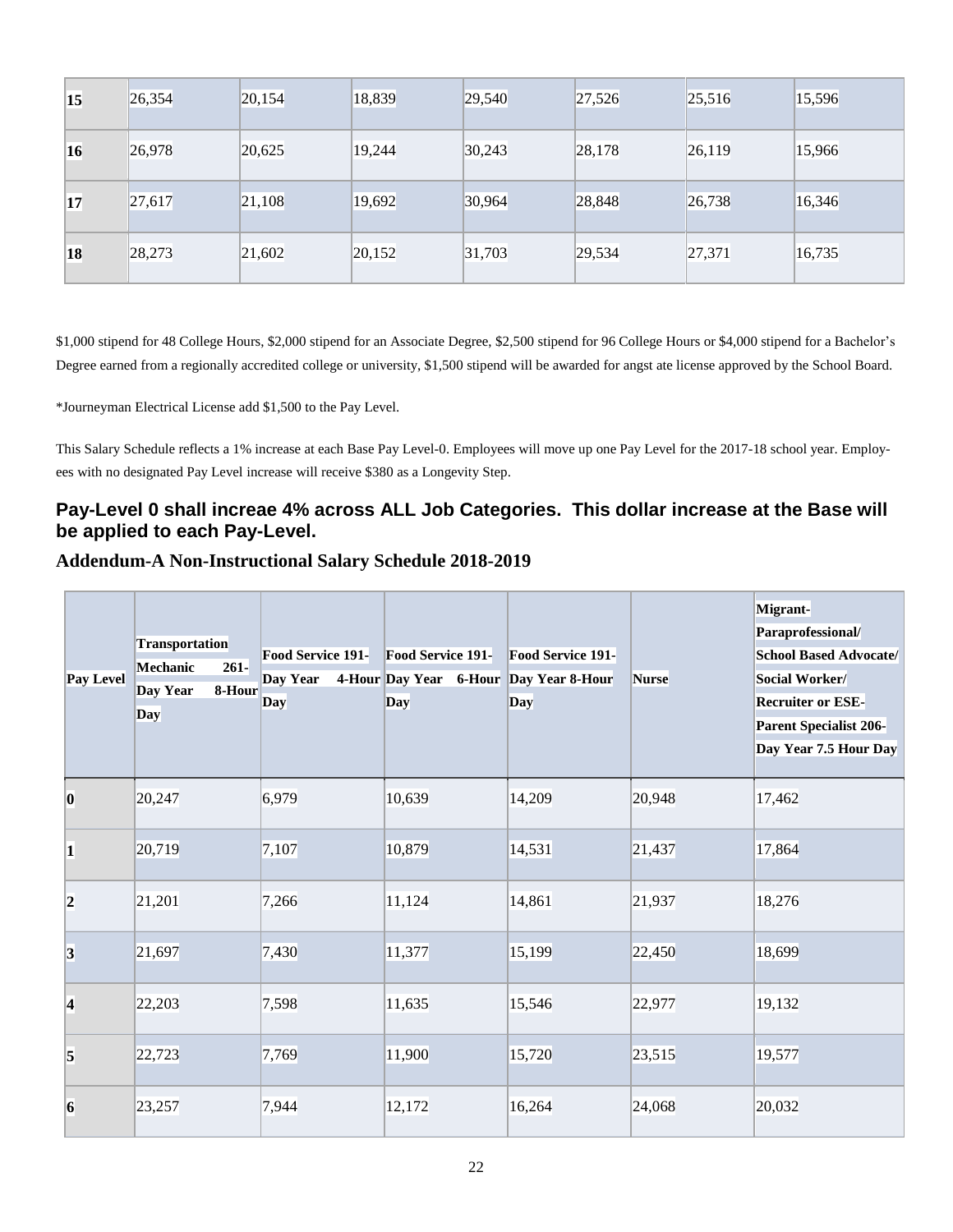| 7         | 23,804 | 8,124  | 12,450 | 16,638 | 24,635 | 20,497 |
|-----------|--------|--------|--------|--------|--------|--------|
| $\vert 8$ | 24,363 | 8,308  | 12,735 | 17,021 | 25,216 | 20,975 |
| 9         | 24,938 | 8,498  | 13,027 | 17,413 | 25,811 | 21,466 |
| 10        | 25,527 | 8,692  | 13,328 | 17,814 | 26,421 | 21,967 |
| 11        | 26,130 | 8,889  | 13,635 | 18,226 | 27,046 | 22,483 |
| 12        | 26,748 | 9,093  | 13,950 | 18,649 | 27,688 | 23,011 |
| 13        | 27,381 | 9,302  | 14,272 | 19,045 | 28,344 | 23,552 |
| 14        | 28,031 | 9,517  | 14,603 | 19,524 | 29,018 | 24,107 |
| 15        | 28,696 | 9,735  | 14,942 | 19,979 | 29,708 | 24,675 |
| 16        | 29,379 | 9,961  | 15,290 | 20,445 |        | 25,257 |
| 17        | 30,079 | 10,191 | 15,645 | 20,923 |        | 25,854 |
| 18        | 30,796 | 10,428 | 16,010 | 21,412 |        | 26,466 |

\$1,000 stipend for 48 College Hours, \$2,000 stipend for an Associate Degree, \$2,500 stipend for 96 College Hours or \$4,000 stipend for a Bachelor's Degree earned from a regionally accredited college or university, \$1,500 stipend will be awarded for angst ate license approved by the School Board.

\*Journeyman Electrical License add \$1,500 stipend.

This Salary Schedule reflects a 1% increase at each Base Pay Level-0. Employees will move up one Pay Level for the 2017-18 school year. Employees with no designated Pay Level increase will receive \$380 as a Longevity Step.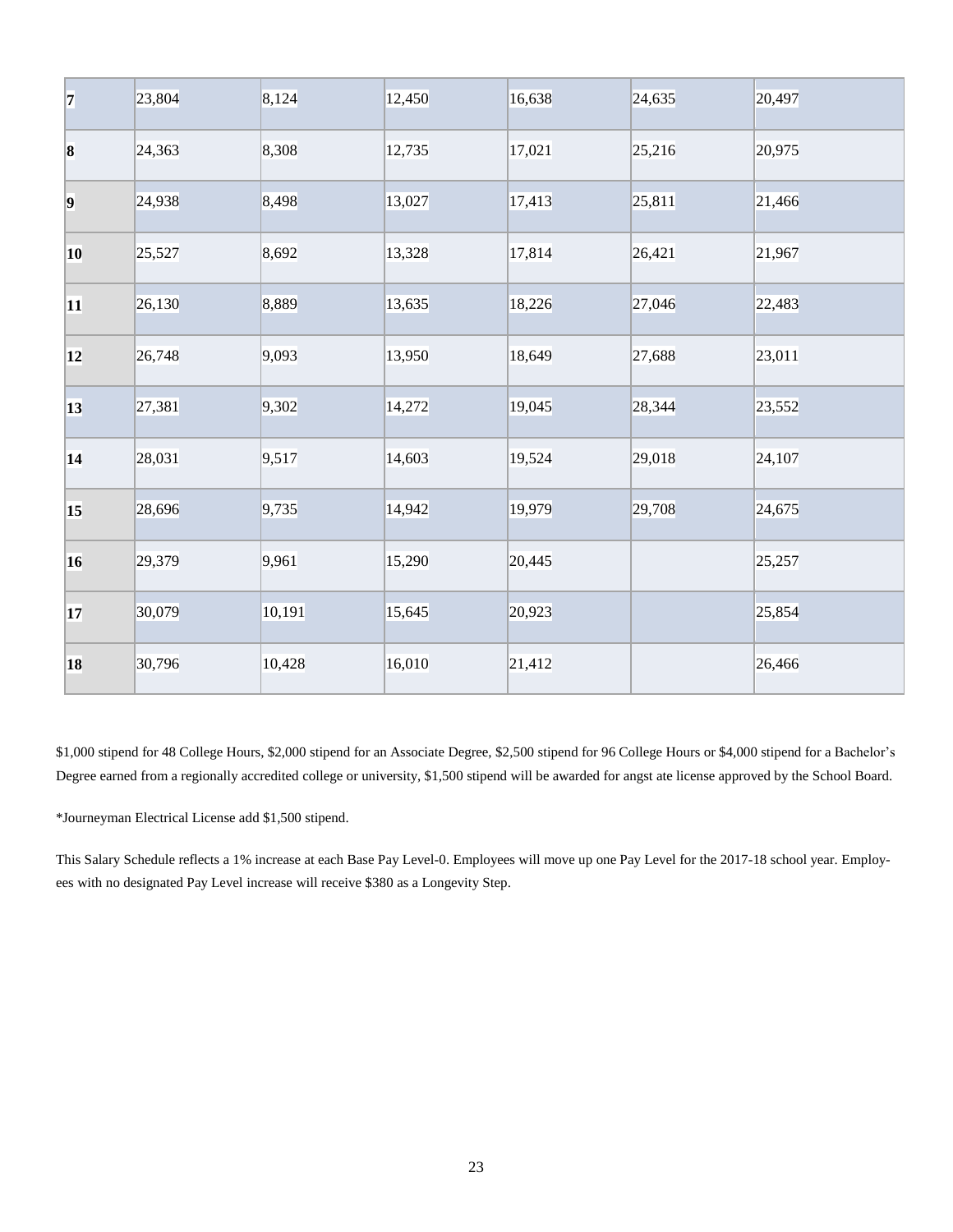#### **ADDENDUM B**

#### **GRIEVANCE FORM**

| Level I: (Immediate Supervisor)   |                       |                                                                                      |  |  |  |
|-----------------------------------|-----------------------|--------------------------------------------------------------------------------------|--|--|--|
|                                   |                       |                                                                                      |  |  |  |
|                                   |                       | Date Filed: _______<br>Article & Section Grieved: _______________                    |  |  |  |
|                                   |                       | Statement of Grievance: (attach sheets if needed) ______________________________     |  |  |  |
|                                   |                       |                                                                                      |  |  |  |
|                                   |                       |                                                                                      |  |  |  |
|                                   |                       |                                                                                      |  |  |  |
|                                   |                       |                                                                                      |  |  |  |
|                                   |                       | <b>Grievant Signature</b>                                                            |  |  |  |
|                                   |                       | <b>Union Representative</b>                                                          |  |  |  |
|                                   | <b>APPEAL SECTION</b> |                                                                                      |  |  |  |
|                                   |                       | Date Appeal Filed: ___________                                                       |  |  |  |
| Level II Appeal: (Superintendent) |                       | I do hereby notify you that I am ap-<br>pealing the Level I decision to Level<br>Ш.  |  |  |  |
|                                   |                       |                                                                                      |  |  |  |
|                                   |                       |                                                                                      |  |  |  |
|                                   |                       | <b>Grievant Signature</b>                                                            |  |  |  |
|                                   |                       | Union Representative                                                                 |  |  |  |
|                                   |                       | Date Appeal Filed: _______________                                                   |  |  |  |
| Level III Appeal: (Board)         |                       | I do hereby notify you that I am<br>appealing the Level II decision to<br>Level III. |  |  |  |
|                                   |                       |                                                                                      |  |  |  |
|                                   |                       |                                                                                      |  |  |  |
|                                   |                       | <b>Grievant Signature</b>                                                            |  |  |  |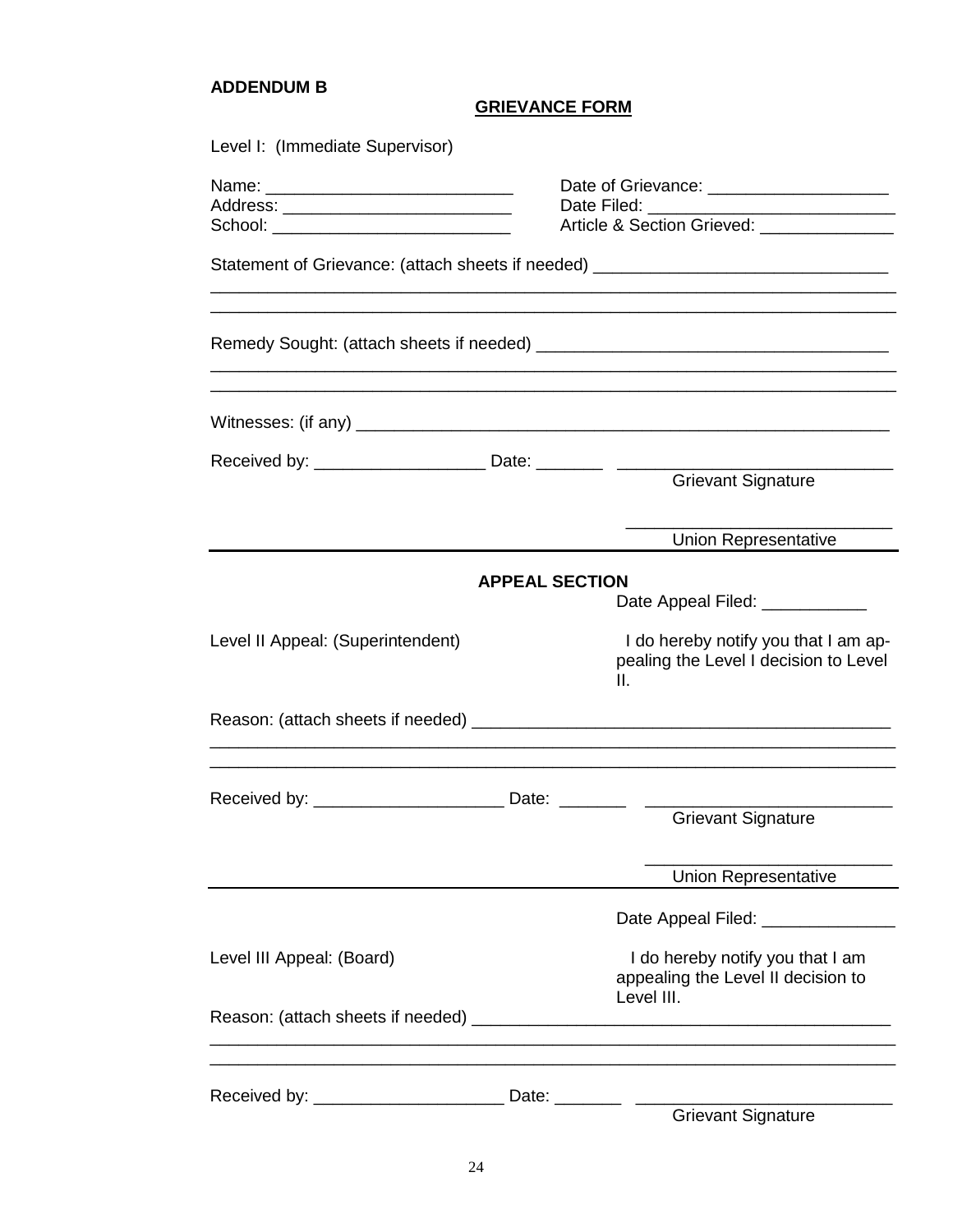Union Representative

#### **ADDENDUM B**

# **GRIEVANCE RESPONSE FORM**

| Level I:                                                                              |  | Meeting Date: __________Time: _______                        |
|---------------------------------------------------------------------------------------|--|--------------------------------------------------------------|
| Grievance: ______________________________<br>Date Returned: _________________________ |  |                                                              |
|                                                                                       |  |                                                              |
|                                                                                       |  |                                                              |
|                                                                                       |  |                                                              |
| Level II:                                                                             |  | Level I Signature<br>Meeting Date: ___________ Time: _______ |
| Date Received: _______________________                                                |  |                                                              |
|                                                                                       |  |                                                              |
|                                                                                       |  |                                                              |
|                                                                                       |  | Level II Signature                                           |
| Level III:                                                                            |  | Meeting Date: ___________ Time: ________                     |
| Date Returned:                                                                        |  |                                                              |
|                                                                                       |  |                                                              |
|                                                                                       |  |                                                              |
|                                                                                       |  | Level III Signature                                          |
| Level IV:                                                                             |  |                                                              |